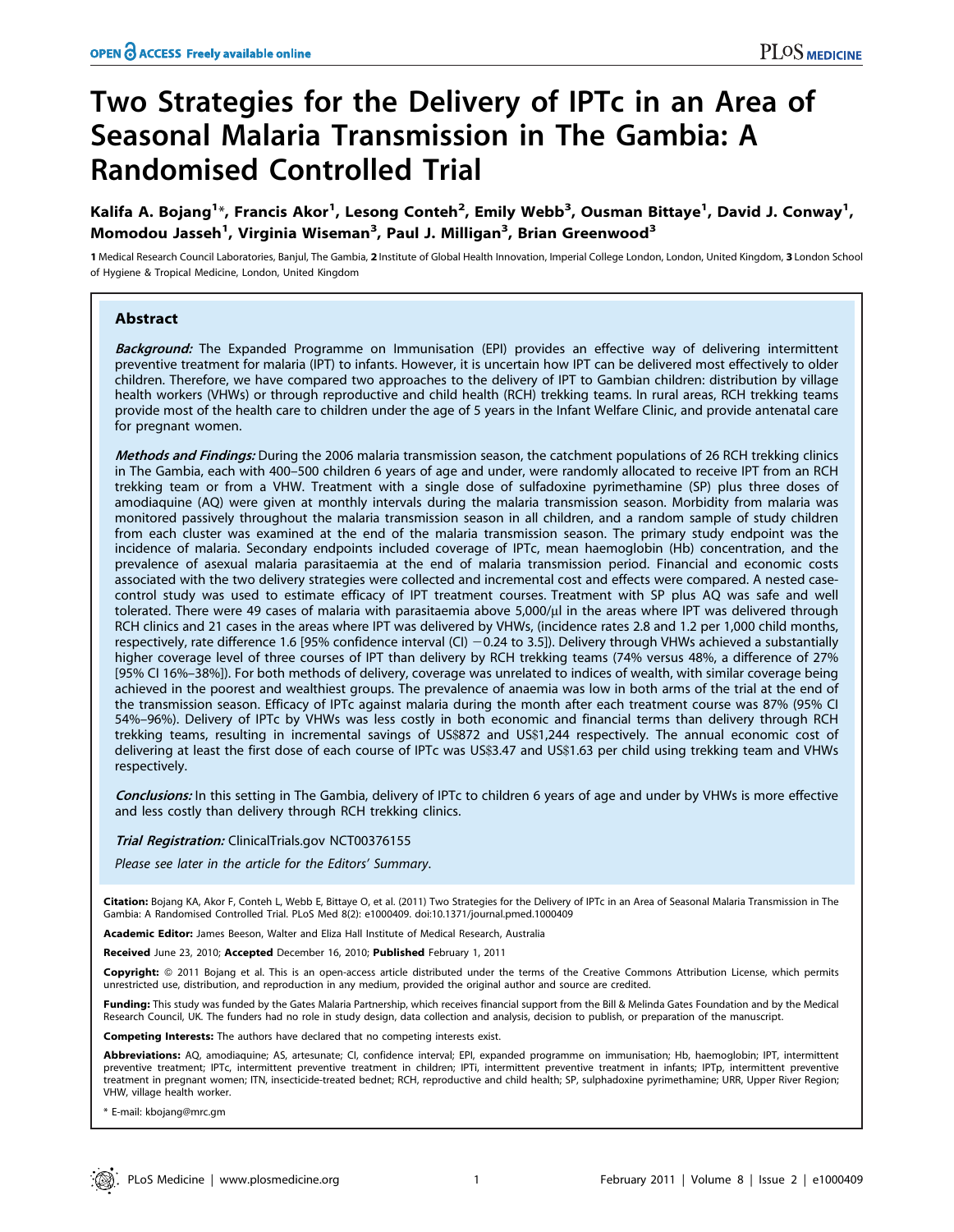#### Introduction

Trials conducted in a number of sub-Saharan African countries have shown that antimalarial chemoprophylaxis reduces malaria morbidity and mortality in children and school absenteeism [1–5]. However, this approach to malaria control has rarely been implemented widely owing to concerns over its possible effect on the propagation of resistance to antimalarials, the development of natural immunity to malaria, and logistic constraints [6,7]. To take advantage of the protective effect of chemoprophylaxis whilst reducing the possible adverse effect of chemoprevention on the development of natural immunity to malaria, the concept of intermittent preventive treatment (IPT) with an effective antimalarial has been developed. IPT involves administration of a full treatment dose of an antimalarial drug at specific times, regardless of the presence or absence of malaria parasites. Since treatment is only given intermittently, this intervention is less likely to interfere with the development of natural immunity than sustained chemoprophylaxis.

The IPT strategy was explored first in pregnant women (IPTp) [8–10]. The success of IPTp in reducing maternal anaemia and low birth weight generated interest in the use of IPT for the prevention of malaria and malaria-associated anaemia in infants (IPTi) [11]. Following a number of successful trials that showed that IPTi with sulphadoxine pyrimethamine (SP) is safe and reduces the incidence of malaria in the first year of life by about 30% [12], WHO now recommends IPTi as a malaria control strategy in areas where the burden of malaria in infants is high and where resistance to SP is low. However in many countries of the Sahelian and sub-Sahelian regions of Africa where transmission of malaria is highly seasonal, the main burden of malaria morbidity and mortality is not in infants but in older children [13–15]. In these countries, there is a need to find new methods for preventing malaria in older children. IPT provides a possible way of doing this.

IPT in children (IPTc) with SP, given alone or in combination with artesunate (AS) or amodiaquine (AQ), reduced the incidence of malaria in children under the age of 5 y in Mali [16] and Senegal [17], countries with a short malaria transmission season, and in an area of Ghana where the malaria transmission season is longer [18]. In recent, large-scale trials conducted in Burkina Faso and Mali, IPTc with SP plus AQ reduced the incidence of both complicated and uncomplicated malaria in children under the age of 5 y who slept under an insecticide-treated bednet (ITN) by approximately 70% [19,20], indicating that this is a very promising strategy for malaria control in areas where malaria transmission is seasonal. However, in contrast to IPTi and IPTp, which are delivered through established Expanded Programme on Immunisation (EPI) and antenatal clinics, respectively, there is no established system for delivery of IPTc.

In rural areas of The Gambia, there are two possible routes through which IPT might be given to older children: reproductive and child health (RCH) trekking teams and community (village) health workers (VHWs). We have, therefore, undertaken a randomised trial in which we compared the effectiveness of delivery of IPTc to Gambian children 6 y of age and under by VHWs or by RCH trekking teams.

## Materials and Methods

#### Study Site and Population

Study participants were recruited from villages and hamlets on the south bank of Upper River Region (URR), The Gambia. The study was conducted between September 2006 and June 2007. In this area, malaria transmission is highly seasonal, occurring mostly during and immediately after the rainy season (July–November) [21]. Usage of ITNs is relatively high with 58.5% of households having at least one ITN in a survey undertaken in 2006 [22]. At the time of this study, first-line treatment for uncomplicated malaria in The Gambia was chloroquine plus SP. In 2001, the PCR-corrected treatment failure rate in symptomatic children at day 28 after the start of treatment with SP and chloroquine was 6% in the central part of the country [23]. Since 2008, first-line treatment has been changed to lumefantrine-artemether (Coartem, Novartis). The study protocol and CONSORT checklist can be found in the supporting information (Text S1 and S2, respectively).

## Overall Study Design

The study was designed as an open-label, cluster randomised trial with the unit of randomisation being the catchment population of RCH trekking teams. There were 33 trekking clinics in the study area on the south bank of URR of which 27 were in rural areas and visited by trekking teams from health centres at Gambisara, Basse, or Fatoto. 26 rural trekking clinics were selected for inclusion in the study (one was excluded to give an equal number in each study arm). The catchment populations of these clinics were grouped into three strata on the basis of the number of children under 5 y of age in each catchment area, and the average distance from the nearest health centre. It was intended that only children under five would be enrolled. However at the time of enrolment about 16% of the children enrolled were more than 5 years. Hence the trial and the analysis were expanded to include children up to and including the age of 6.

Within each stratum, clinic catchment areas were randomised, using permuted blocks using the random number generator in Stata version 10 (Stata Corporation), to receive IPTc delivered either by a VHW or through the RCH trekking team. The randomisation was well balanced with respect to distance from the nearest health centre, population of children up to 6 y of age, proximity to a main road, and quality of the road, factors that might influence access to the intervention and to malaria diagnosis and treatment. For all the villages in the study area, the nearest health centre could be reached in less than 4 h by local transport or was within a few hours walking distance.

#### Screening and Enrolment

Following discussions with the National Malaria Control Programme (NMCP) and the URR district level health authorities, members of the study team, accompanied by the district health team, visited all villages in the study area, explained the purpose and methods of the study, and answered questions during meetings open to all villagers. During these meetings, consent was obtained from the elders of all villages in the study area to participate in the trial. Before the start of the study, field workers and investigators carried out a census in each of the 172 villages in the study area that agreed to participate in the trial. A list of all children living in these villages who would be aged between 6 and 72 mo at the time of the first treatment in September 2006 was obtained from this database to ensure that all the children in the right age group were considered for inclusion in the study. Families of prospective study participants were visited at home, where more information was provided about the trial and individual, written informed consent for a child to participate in the trial was obtained from parents or guardians. Exclusion criteria included known allergy to any antimalarial drug or the presence of acute or chronic, clinically significant pulmonary, cardiovascular, hepatic, or renal disease.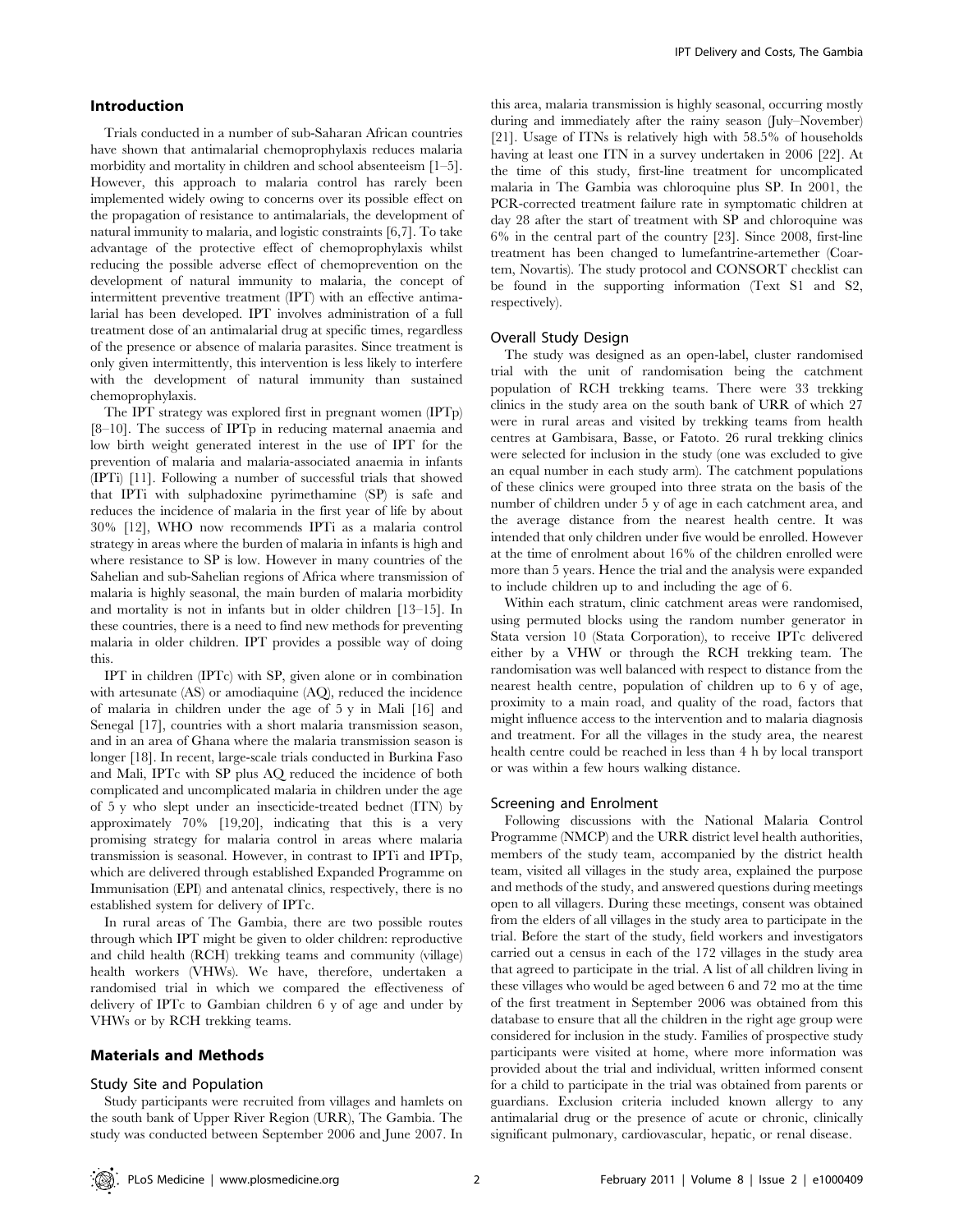A reporter employed by the project was based in each village and asked to keep records of all deaths, birth, immigrations, and emigrations that occurred during the study period. Village reporters were visited fortnightly by project field workers and their records collected and checked. Deaths that occurred at home were investigated with a standardised verbal-autopsy questionnaire and cause of death established whenever possible [24].

#### Drug Administration

Drugs were delivered by either members of RCH trekking teams or by VHWs. Study participants were observed for approximately 30 min after dosing and, if vomiting occurred within this period, it was recommended that the child take another dose. RCH trekking teams visited each of the study villages approximately once a month to administer routine EPI vaccines and vitamin A. During the course of the intervention each trekking team in the RCH arm of the trial comprised an average of ten staff members, four of whom were provided by the study team to assist with the intervention. Trekking teams comprised staff with varying levels of training ranging from state enrolled nurses to volunteers. Each member of the team employed by the Ministry of Health received a salary supplement of US\$28 per month (US\$ 2006) (about 47% of their salary) during the 3 mo of the intervention as an incentive for the extra hours of work that administration of IPTc incurred. Trekking team drivers received a supplement of US\$14 per month.

All villages in The Gambia with a population of approximately 400 or more have provision for a VHW who receives limited training from the Ministry of Health on the recognition and treatment of common illnesses including malaria. VHWs are meant to be supported by their community and do not receive any payment from the Ministry of Health. VHWs retain a small stock of essential drugs, including antimalarials, but as these must be purchased from a government pharmacy they frequently run out of stock. Thus, for the period of the study, all VHWs in the study were supplied with antimalarials by the project for the period of the study. VHWs received US\$11 per month (US\$ 2006) during the period of drug administration and a driver with a supplement of US\$14 per month to deliver drugs to the VHWs. VHW supervisors did not receive any additional payment. Before the start of the study, VHWs were trained for 5 d on how to distribute monthly IPTc using drug treatment charts, recognise signs and symptoms of malaria and their relation to severity of illness, and maintain a compliance ledger. Study participants from villages within the IPTc arm of the study but without a resident VHW received IPTc from the nearest village with a VHW.

A system for recording drug administration that could be used by a VHW was devised, which consisted of a treatment card held by the mother or guardian of each child and an IPT register held by the VHW or RCH trekking team. The treatment card and the IPT register were labelled with the child's, mother's, and village's names and compound, and with demographic surveillance and study numbers. A set of three sticky labels were preprinted with the child's identifiers and placed in an envelope that was stapled onto the treatment card. The dosage of trial medication for each study participant was indicated on a largely pictorial treatment card, employed because of the low levels of literacy of some VHWs, using coloured circles and semicircles (a full circle for one tablet and semicircle for half a tablet). To ensure that a child did not receive more doses of IPTc than they should, blue-coloured treatment cards were issued to children in villages where IPTc was to be delivered by VHWs and pink-coloured cards to those allocated to receive medication from the RCH trekking clinic. When a child presented to the VHW or RCH trekking clinic for their monthly treatment, one sticky label was removed from the envelope and attached to the IPTc register, the child's identity checked and trial medication SP (tablets containing 500 mg sulfadoxine/25 mg pyrimethamine) (Microlabs) and AQ (200 mg base tablets) (Microlabs) were given. A single dose of SP was given; children aged 3–11 mo received one half tablet and a whole tablet was given if a child was aged 1–6 y. AQ was given daily for 3 d: one quarter of a tablet if a child was aged 3–11 mo, one half of a tablet if aged  $1-2$  y, and a whole tablet if aged  $3-6$  y. SP and the first dose of AQ were given under direct observation by the VHW or member of the trekking team. The mother or carer was given tablets for the second and third dose of AQ in a small plastic bag and was asked to administer these on the following 2 d at home. Children were given their tablets crushed, suspended in water, and administered with a spoon. The solubility and drug content of the SP and AQ tablets was confirmed by analysis with high performance liquid chromatography undertaken at the London School of Hygiene & Tropical Medicine.

#### Surveillance for Adverse Events

To determine the prevalence of adverse events following drug administration, 15 children in each cluster selected from the participant database by simple random sampling were visited at home within a week of the start of each round of drug administration by a trained field worker who completed an adverse event questionnaire. Parents and guardians of study children were encouraged to take their child to the study nurse based in the village or to the Medical Research Council (MRC) clinic at Basse if the child became unwell between visits. Any adverse reaction was graded by trained field workers as mild (grade 1) if it was easily tolerated, moderate (grade 2) if it interfered with normal activity, and severe (grade 3) if it prevented normal activity and required treatment. In addition, records were kept of all deaths and hospital admissions among study children during the period of the trial. A serious adverse experience was defined as any event that was fatal, life threatening, disabling or incapacitating or resulted in hospitalisation, prolonged a hospital stay, or was associated with overdose (either accidental or intentional). A decision was made by the study physician as to whether a serious adverse event was likely to be drug related.

#### Morbidity Surveillance during the Rainy Season

Passive surveillance for malaria was maintained throughout the malaria transmission season (September to December). In both arms of the trial, study children had 24-h access to medical treatment provided by VHWs based in key villages or by study nurses based in the health centres within the study area. In both arms of the study, VHWs were asked to refer study participants who presented to them to the nearest health facility for evaluation. Each time a study patient presented to a health facility, axillary temperature was recorded using a digital thermometer and haemoglobin (Hb) concentration was measured using a portable haemoglobinometer (HemoCue AB). The Core Malaria Pf test (CORE Diagnostics), based on detection of circulating Plasmodium falciparum histidine-rich protein 2 antigen, which is sensitive and specific for detection of *P. falciparum* in whole blood samples, was used to diagnose malaria if fever (axillary temperature  $\geq 37.5^{\circ}C$ ) or a history of fever within the previous 48 h was present. In such cases, a thick blood smear was also collected for subsequent confirmation of the diagnosis and estimation of parasite density. Study participants with documented fever or history of recent fever and malaria parasitaemia were treated with Coartem. Treatment of study participants seen at the health centres for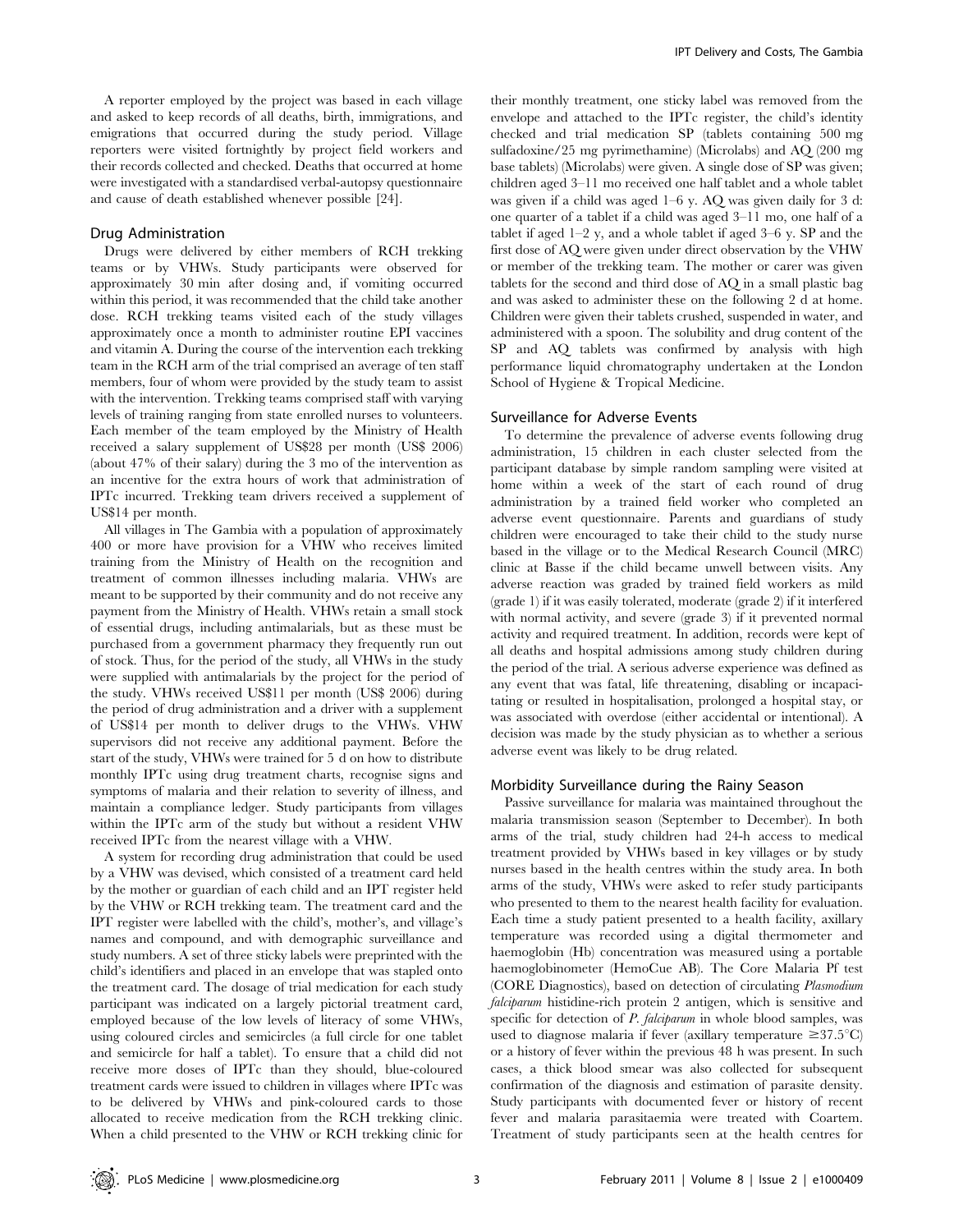other conditions was carried out in accordance with national guidelines.

A cross-sectional survey was undertaken in all 26 clusters at the end of the malaria transmission season. Children in each cluster were selected for review by simple random sampling from the list of study participants. The families of children selected for review were visited at home, and follow-up visits made to find children who were not present at the first visit. The first 40 children to be located in each cluster were included in the survey. Children included in the survey were examined, their axillary temperature measured, and their height and weight recorded. A finger-prick blood sample was taken for preparation of thick smears and measurement of Hb concentration. The dates of IPT treatments received were recorded from the child's identification (ID) card, and the mother or career was asked about reasons for missed treatments, about the acceptability of the most recent round of treatment, and about compliance with the unsupervised doses. The families of the same children were visited 2–3 wk later and asked questions about household assets, level of education and sources of income of the child's primary care giver, the care giver's perception of the relative wealth of the household, bednet use by the study child, and asked to inspect the place where the child usually slept and to inspect the condition of their net if a net was being used.

## Case-Control Study

In order to estimate efficacy of IPTc, a nested case-control approach was used. Cases were children who presented to one of the study health centres with an axillary temperature  $\geq 37.5^{\circ}$ C or a history of fever in the previous 48 h and who had malaria parasitaemia with a parasite density  $\geq 5,000/\mu$ l on initial reading. Controls (initially two per case and subsequently one per case) were selected from among children who presented to the same health centre with a febrile illness in the same week that the case was detected, who had a negative blood film, and whose village of residence was in the same delivery arm (VHW or RCH) as the case child. Cases and controls were visited at home to inspect the place where the child slept, to ask the child's mother or carer about bednet use at the time that the case child became sick, and about household assets. Dates of IPT treatment courses were obtained from the child's ID card and cross-checked against study registers.

## Laboratory Methods

Thick smears were stained with Giemsa stain and 200 high power fields (HPFs) were examined before a smear was declared negative. Parasite density was expressed per microlitre with the assumption that one parasite per HPF equals a density of 500 parasites per microlitre [25]. All slides were read independently by two laboratory technicians. If there was disagreement between their readings on parasite positivity or if the difference in the  $log_{10}$ densities recorded was more than 1.5, slides were read by a third technician. Agreement was reached among the three technicians after the slides had been rechecked. Discrepancies occurred mainly in smears with very low parasite densities. Hb concentration was measured during morbidity surveillance and at the survey at the end of the malaria transmission season using a portable haemoglobinometer (Hemocue AB).

# Collection of Cost Data

A standard ingredients approach was used to cost the value of each unit of input needed to deliver IPTc and to treat inpatient or outpatient malaria episodes [26,27]. We report both financial costs (additional government expenditure) and economic costs (the costs of all resources needed to deliver IPTc regardless of funding sources). For both the VHW and RCH trekking team, IPTc delivery costs were broken down by categories including IPTc drugs, non-IPTc drugs, drug dispensing, drug distribution, supervision, training, and supplies. In addition, household costs of receiving IPTc were based on a questionnaire completed by a sub sample of 15 participants attending each of the 26 maternal and child health clinic sites  $(n = 390)$ . Fieldworkers were asked to stagger their interviews over the course of the day to ensure that care givers accessing IPTc at various times could be included.

To reflect potential health system savings associated with fewer malaria episodes, economic costs of treating malaria were based on detailed retrospective cost data from health facilities across primary, secondary, and tertiary level health facilities in the study area between 2006 and 2007. Resource use associated with personnel, materials and supplies, equipment, transport, utilities, and buildings were recorded. Costs were identified using information found in patient folders, facility stock records, activity data collected by the district medical team, discussions with health facility personnel (both medical and administrative), and components of the study budget. Potential savings to households (direct and indirect), such as reduced expenditure on transport and other out-of-pocket expenses and potential savings in time lost from seeking treatment were collected from the families of all study children who were admitted to a hospital or health centre and from the families of a subsample of 100 children treated as outpatients. Costs are reported in 2008 US\$.

In order to calculate the incremental cost-effectiveness ratios, the costs of delivering IPTc via RCH trekking teams were compared with the costs of delivery by VHWs and this difference in costs was then compared to the following additional effects: (i) number of malaria episodes averted; (ii) number of children receiving the first dose of all three treatments; and (iii) number of children who received the first dose of at least one treatment. For ethical reasons, no placebo group was included in the current study so it was not possible to compare cost-effectiveness of these two strategies to current practice. Net cost effectiveness was calculated for each delivery system by subtracting resources saved from the total programme compared to the relevant outcome measure.

### Data Management

Data from participants were recorded on forms and were checked by field supervisors, the study physician, and the data manager for consistency and accuracy. All data were entered into an SQL database using MS Access front-end software. The accuracy of data input was checked and validated using customized validation programmes. In addition, source data verification was done by the data manager. The cleaned data were converted to Stata version 10 file (Stata Corporation) prior to analysis.

#### Statistical Analysis

The primary study endpoint was the incidence of malaria (documented fever [axillary temp  $\geq 37.5^{\circ}C$ ] or a history of fever within the previous 48 h accompanied by asexual malaria parasitaemia at a density of  $\geq 5,000$  parasites/ $\mu$ l) observed during the study period. Secondary endpoints were the incidence of a febrile illness with parasitaemia at any density, coverage of three IPTc treatment courses, the proportion of children who received no IPTc, the incidence of adverse events reported after IPTc administration, the mean Hb concentration, and the prevalence of asexual parasitaemia in the cross-sectional survey undertaken at the end of the malaria transmission season. The study was designed to determine whether delivery of IPTc through RCH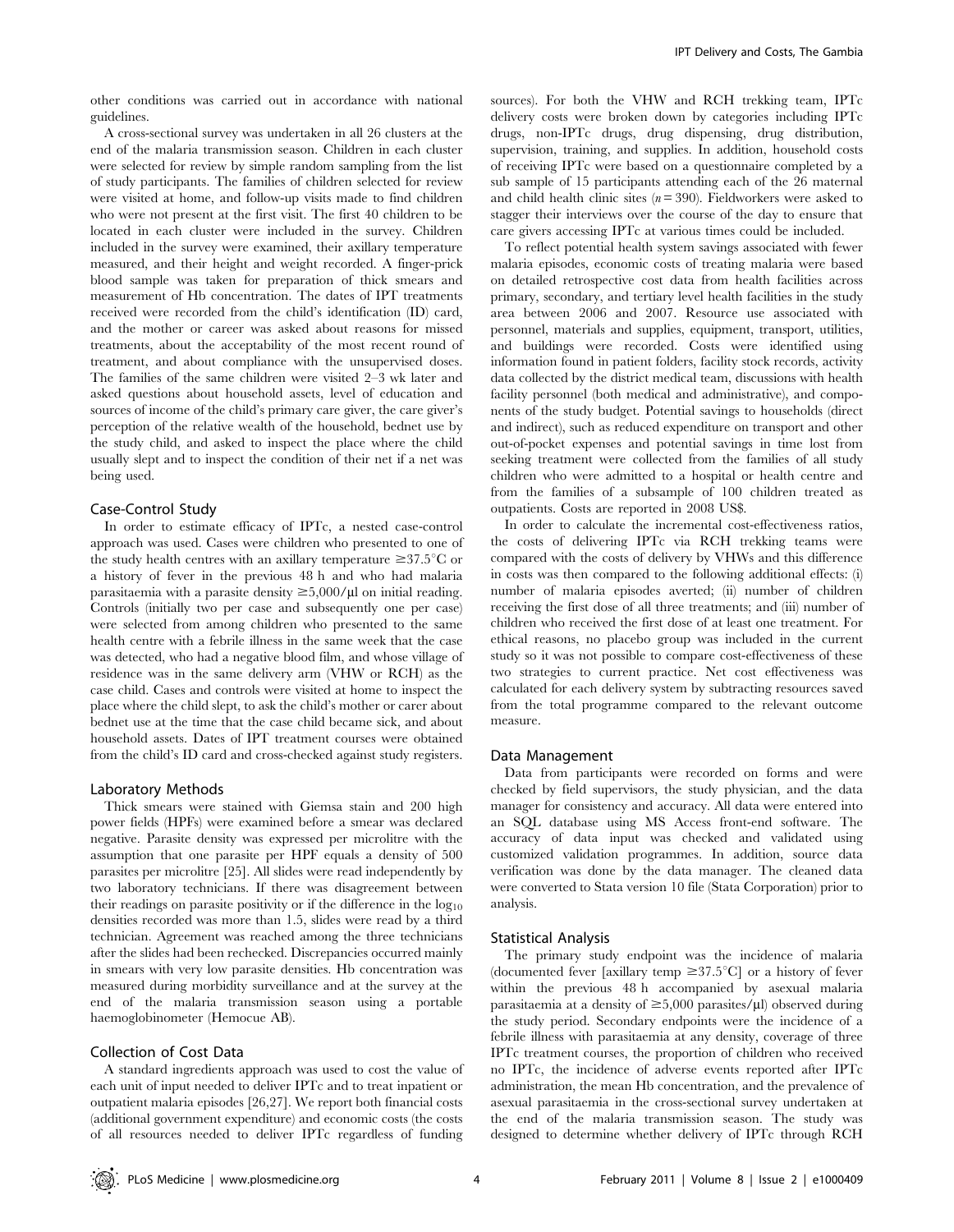trekking clinics would be at least as effective in preventing malaria as delivery by VHWs, and the sample size was calculated on this basis. On the basis of previous studies carried out in The Gambia, we assumed that 75% coverage with three IPT treatment courses would be achieved in both arms, that the efficacy of IPT would be 90%, and that the incidence rate of malaria by passive case detection would be 0.2 per child per transmission season without IPT. The predicted cumulative incidence of malaria would therefore be 6.5%, and we assumed that malaria incidence in each cluster would range from 0% to 20%. With 26 clusters and a cluster size of 500 children per cluster, the study was designed to have 90% power to show (using a 95% confidence interval [CI]) that the difference in cumulative incidence between the delivery methods was not more than 3.5%. Similar calculations were done for coverage of IPTc, using a noninferiority margin of 10% to 15%, and for mean Hb at the end of the transmission season, using a margin of 0.5 g/dl. An analysis plan was agreed before the data were analysed.

The primary analysis included all children in the correct age range who were present in the study area at the initial census and were issued with a malaria card, regardless of the number of treatments received.

Characteristics of all children enrolled in the study were tabulated by study arm, overall estimates (not adjusting for clustering) are presented. For the primary outcome of malaria incidence during the study period, analysis was by intention to treat. Time at risk was calculated from September 11 to December 8 (the surveillance period) or until date of death or emigration. All episodes of malaria were included in the calculations; only two children had two episodes of malaria. The incidence of malaria in each study arm was calculated as the total number of cases divided by the total time at risk. The point estimate of the rate difference between the two arms was the difference between these rates and a 95% CI adjusting for clustering, and strata was calculated from the variances of the stratified ratio estimates [28]. An adjusted rate difference was calculated using a two-stage approach [29]. Both individual and village-level covariates (child's age, sex and ethnicity, and village population and distance to nearest health centre) were included in a Poisson regression model, the adjusted rate difference and 95% CI were then estimated from the model residuals. Some covariates likely to be prognostic for malaria risk, for example net use, were only measured after the intervention period and on a subset of children and were therefore not adjusted for.

For the analysis of the efficacy of IPTc against clinical malaria using the case-control approach, since some cases had parasitaemias  $\leq 5,000/\mu$  on definitive reading, two case definitions of malaria were used: a febrile illness accompanied by malaria parasitaemia of any density or by malaria parasitaemia at a density  $\geq 5,000$  per  $\mu$ l. The efficacy of an IPTc course given within the previous 28 d in preventing malaria was estimated as  $100 \times (1 - 1/\text{OR})$  in which OR is the odds ratio estimated by conditional logistic regression relating case/control status to IPTc. Bednet usage (defined as usually slept under an intact or treated net, and the net could be tucked under the mattress), age, ethnicity, self-reported wealth, and distance to the nearest health centre were considered as potential confounders. In a secondary analysis, interaction with bednet usage was assessed using a likelihood ratio test, to determine whether there was any difference in the benefit of IPTc in children using bednets compared to children not using nets. Interactions with delivery method and socioeconomic variables were also assessed.

Coverage with IPTc was evaluated in the cross-sectional sample survey conducted at the end of the study. The proportions of children who had received each monthly treatment course, those who received three treatment courses, and those who received no

treatment were tabulated. Differences in coverage estimates between trial arms were estimated by calculating the arithmetic mean of coverage proportions in each cluster, and conducting a two-way analysis of variance, allowing for stratification.

To determine whether one delivery method was better at reaching particular subgroups of the population, the coverage indicators were tabulated, stratified by wealth, and by age of each child. Wealth quintiles were calculated as quintiles of the scores on the first component from principal components analysis of household asset ratings (based on household ownership of ten items), as recorded in the cross-sectional survey.

Numbers of adverse events were tabulated by study arm, and risk differences with 95% CIs were calculated adjusting for clustering and strata using analysis of variance on the arithmetic cluster means, as described above. Outcomes collected at the December cross-sectional survey were also analysed using the analysis of variance method described above.

## Ethical Review

The study was approved by the London School of Hygiene & Tropical Medicine ethics committee and by the joint MRC/ Gambia Government ethics committee. The conduct of the trial was guided by a Data Safety and Monitoring Board. The trial was registered on the NCHS clinical trials database (number NCT00376155).

#### Results

#### Baseline Comparability

12,326 children aged 6 mo to 6 y were enrolled into the study, of whom 6,076 were in the RCH arm and 6,250 in the VHW arm (Figure 1). Baseline characteristics of children in each arm of the study are shown in Table 1. The number and age distribution of children in the two study groups were similar. Observations made during the cross-sectional survey undertaken at the end of the malaria transmission season suggested that a slightly higher proportion of children in the VHW arm slept under a bed net compared to those in the RCH arm and that more children in the VWH group were fully vaccinated compared to those in the RCH arm.

#### Coverage Achieved with the Two Delivery Methods

On the basis of data collected during the cross-sectional survey undertaken at the end of the surveillance period, 92% and 86% of participants issued with a malaria card at time of the census reported for enrolment and received the first IPTc treatment in the VHW and RCH arms, respectively. More children in the VHW arm received three treatment courses compared to the RCH arm (74% versus 48%, a risk difference of 27% [95% CI 16%–38%]). Coverage was higher in the VHW arm than in the RCH arm for each monthly treatment round (Figure 1). In the RCH arm, coverage was initially high but decreased progressively (Table 2). In the VHW arm, coverage was slightly lower in November than in September and October. During the November treatment round, 98% of children were reported to have received both additional AQ doses at home, and 5% of those who received treatment were reported to have vomited the drug. These figures were similar for each delivery method. For both delivery methods, coverage with the three treatments was similar in each socioeconomic group defined by wealth quintiles derived from household assets. In the VHW arm, coverage of three courses of IPT was 76% in the wealthiest quintile and 73% in the poorest quintile; in the RCH arm coverage of three courses was 40% in the wealthiest quintile and 48% in the poorest quintile.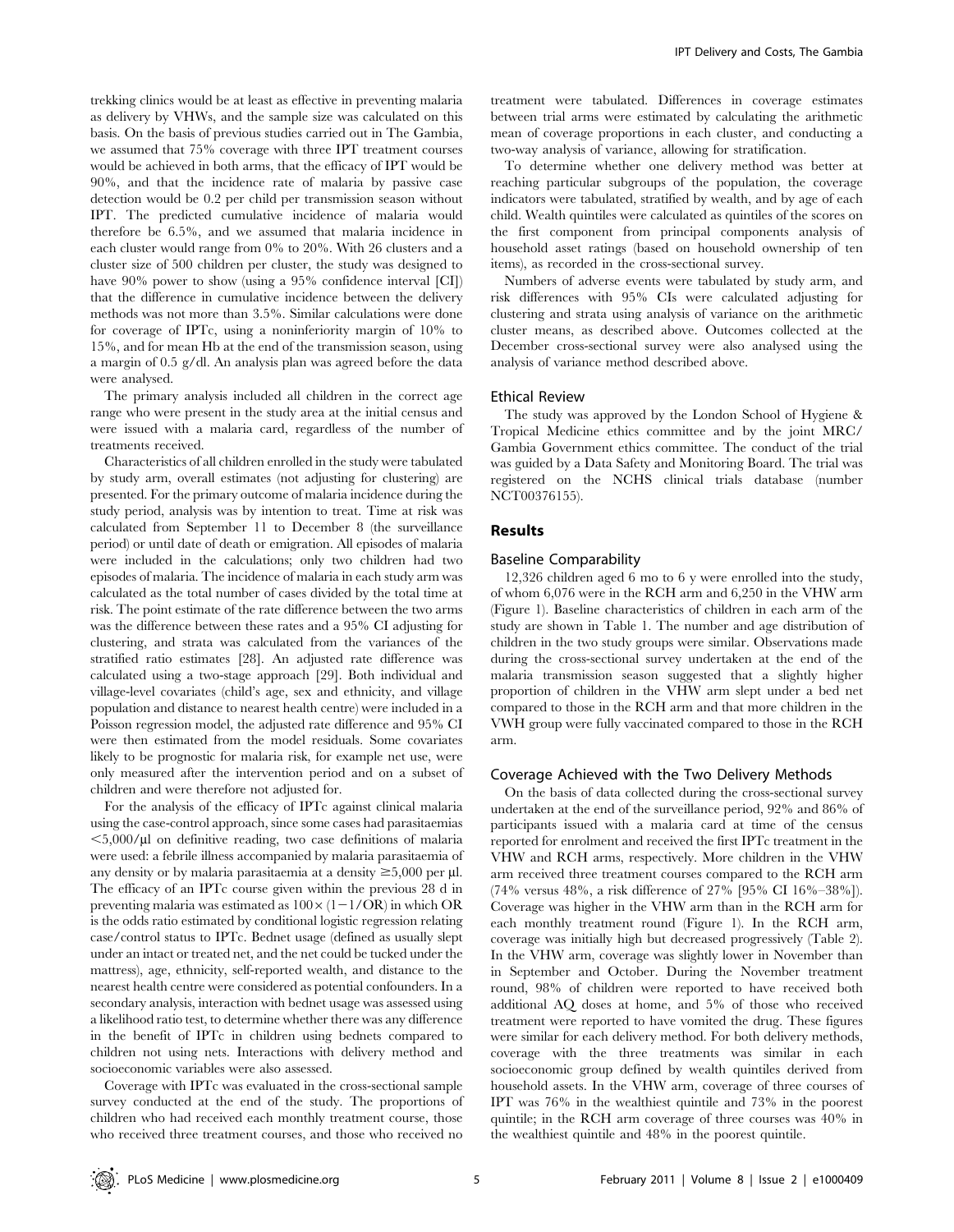

# Figure 1. Trial profile.

doi:10.1371/journal.pmed.1000409.g001

## Safety and Tolerability of IPTc with SP plus AQ

18 study children died during the surveillance period, nine in each study arm. In the VHW group, five children died of severe pneumonia, two children died of acute gastroenteritis, one child died of cerebral malaria, and one from the complications of severe malnutrition. In the RCH arm, three children died of severe pneumonia, two died of malnutrition, two of acute gastroenteritis, and two of severe malaria. 68 study children were admitted to one of the health facilities in the study area during the follow-up period; 30 and 36 in the RCH and VHW groups, respectively. The main causes of admissions were malaria and pneumonia. 24 children were diagnosed with severe malaria, 14 in the RCH group and 10 in the VHW group. 30 children were diagnosed with pneumonia, 13 and 17 in the RCH and VHW groups, respectively. None of the deaths or hospital admissions was considered to be related to drug administration. There were no deaths or hospital admissions associated with severe skin lesions and no deaths suggestive of a blood dyscrasia.

Field workers visited 838 study participants within the first week after the start of IPT treatment to document the incidence of adverse reactions. The treatment regimen was generally well tolerated. The most frequently solicited adverse events reported after treatment were fever, vomiting, diarrhoea, and abdominal pain, which were reported by 24%, 12%, 13%, and 5% of children, respectively. Seven children reported a rash but in no child was this severe.

# Incidence and Prevalence of Malaria in the Two Study Populations

VHWs in the study area presumptively treated 288 study participants for malaria (160 in VHW group, 128 in RCH group); these were mainly those whose parents/guardians were unable or were unwilling to travel to health centre. There were 49 cases of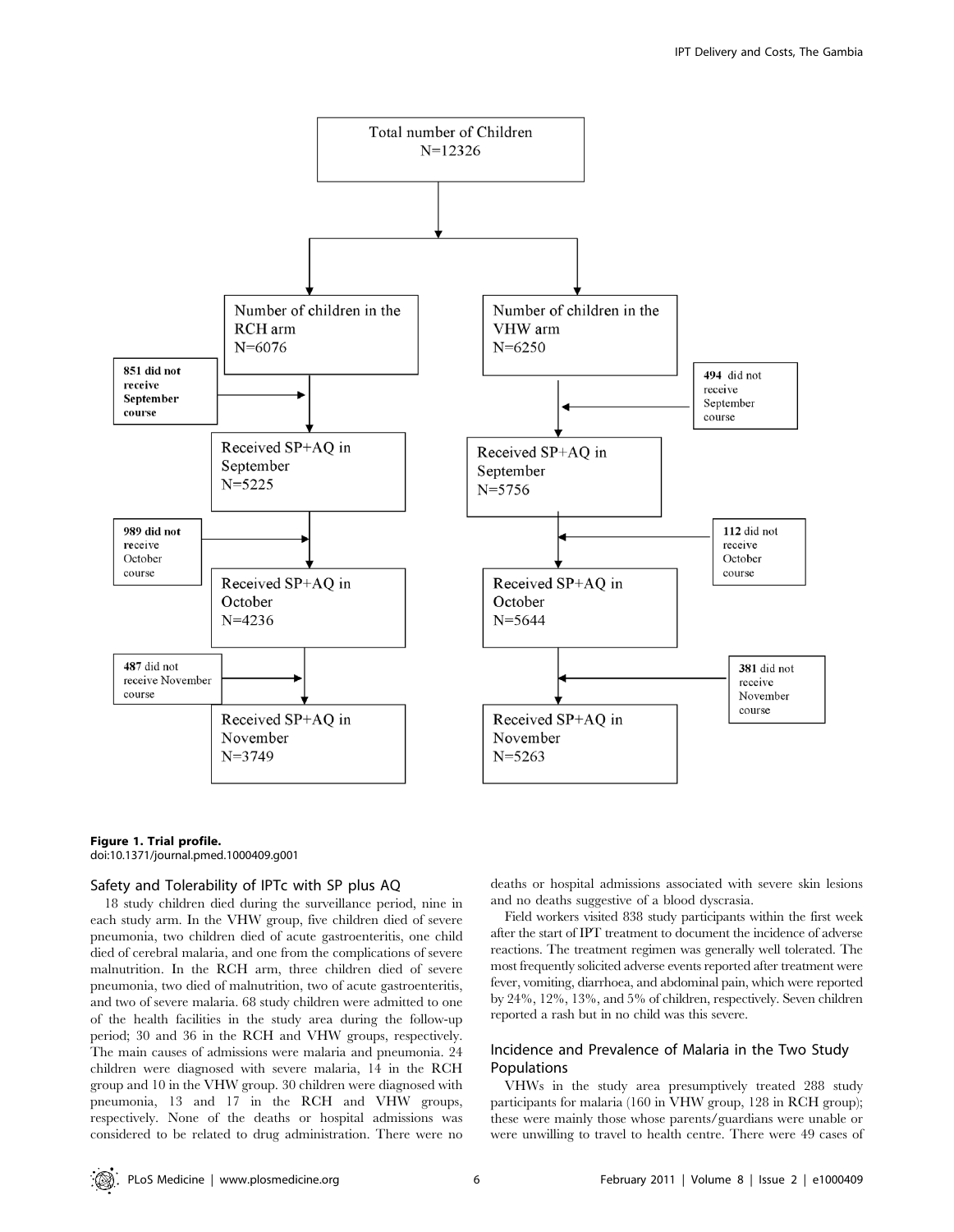Table 1. Baseline characteristics of the children in the two study groups.

| <b>Baseline Characteristics</b>                        | <b>RCH Delivery</b> | <b>VHW</b><br><b>Delivery</b> |
|--------------------------------------------------------|---------------------|-------------------------------|
| <b>Total population</b>                                | 40,115              | 38,681                        |
| Number of children $\leq 6$ y                          | 6,076               | 6,250                         |
| Age (mo)                                               |                     |                               |
| $<$ 12                                                 | 480 (7.9%)          | 470 (7.5%)                    |
| $12 - 23.9$                                            | 1,243 (20.5%)       | 1,281 (20.5%)                 |
| $24 - 35.9$                                            | 1,161 (19.1%)       | 1,181 (18.9%)                 |
| $36 - 47.9$                                            | 1,149 (18.9%)       | 1,241 (19.9%)                 |
| 48-59.9                                                | 1,021 (16.8%)       | 1,072 (17.2%)                 |
| $\geq 60$                                              | 1,022 (16.8%)       | 1,005 (16.1%)                 |
| Gender (48 missing)                                    |                     |                               |
| Male                                                   | 3,071 (50.6%)       | 3,165 (50.9%)                 |
| Ethnic group (65 missing)                              |                     |                               |
| Fula                                                   | 1,986 (32.8%)       | 1,985 (32.0%)                 |
| Sarahule                                               | 2,671 (44.1%)       | 2,914 (46.9%)                 |
| Mandingo                                               | 1,288 (21.3%)       | 1,222 (19.7%)                 |
| Others                                                 | 107 (1.8%)          | 88 (1.4%)                     |
| n Clusters                                             | 13                  | 13                            |
| n Villages                                             | 89                  | 80                            |
| Village population size (mean, range)                  | 446 (13-4,758)      | 478 (6-4,251)                 |
| Total n VHWs                                           | 13                  | 18                            |
| Mean (range) distance to nearest health<br>centre (km) | $14.2(3-34)$        | $13.9(4-30)$                  |

doi:10.1371/journal.pmed.1000409.t001

malaria with parasitaemia  $>5,000/\mu$ l in the communities where IPTc was delivered through RCH clinics and 21 cases in the communities where IPT was delivered by VHWs, (incidence rates 2.8 and 1.2 per 1,000 child months, rate difference 1.6 [95% CI  $-0.24$  to 3.5]), and 144 cases with any parasitaemia in the RCH areas compared to 81 in the VHW areas (rate difference 3.7 [95%  $C1 - 0.7$  to 8.1) (Table 3).

1,096 children were seen during the December 2006 survey at the end of the malaria transmission season (Table 4). Very few children were parasitaemic; the proportion of children who had positive blood slides was similar in both groups (3.3% in the RCH group and 2.3% in the VHW group) and fewer children had malaria parasitaemia of  $\geq 5,000$  parasites/ $\mu$ l (0.6% in the RCH group and 1.1% in the VHW group). Splenomegaly was also very infrequent, being present in 1.8% and 1.3% of children in the

RCH and VHW groups, respectively. Mean Hb concentration was similar in each group (10.3 g/dl RCH group versus 10.4 g/dl VHW group). The proportions of children with moderate anaemia (Hb  $\leq$ 7 g/dl) were 6.1% and 4.8% among children in RCH and VHW groups, respectively.

#### Efficacy of IPTc in Preventing Clinical Episodes of Malaria

81 cases of malaria and 89 controls were recruited into the casecontrol study (73 cases had one control and eight cases had two controls). 56 case-control sets came from villages in the RCH study area and 25 from villages in the VHW study area. 18 cases had parasitaemia  $\leq 5,000/\mu$ l on definitive reading of a blood film. 20 (32%) of the 63 cases with parasitaemia  $\geq 5,000/\mu$ l had received an IPT course in the 28 d prior to the date the case was detected, compared to 64% (45/70) among controls. All 65 cases and controls who received an IPT course in the 28 d prior to case detection reported full compliance with the additional homeadministered AQ doses. The crude estimate of protective efficacy was 82%, and after adjustment for potential confounding effects of bednet use, age, ethnicity, self-reported wealth, and distance to nearest health centre, the efficacy of any IPTc treatment received within the previous 28 d against a febrile illness accompanied by malaria parasitaemia  $\geq 5,000/\mu$ l was 87% (95% CI 54%–96%). When cases with parasitaemia  $\leq 5,000/\mu$ l were included, adjusted efficacy was 80% (95% CI 42%–93%). There was no evidence of an interaction between the efficacy of IPTc and bednet use.

## Cost and Cost Effectiveness of IPTc Delivery

Table 5 shows the total financial and economic costs of delivering IPTc via either the RCH trekking teams or through VHWs. The unit costs of delivering IPTc are presented in Table 6. The financial costs are low using either delivery strategy because certain costs associated with IPTc drug delivery and supervision did not necessitate additional government expenditure as these activities were already provided routinely. The difference in drug costs reflects the difference in adherence, but even with lower adherence and therefore lower drug costs, IPTc delivery was more costly overall using RCH trekking teams than when delivered by VHWs. The highest percentage of the total costs associated with delivery by the RCH trekking teams was the costs of drug delivery during the EPI clinics. This difference reflects the higher salary costs (a senior enrolled nurse is paid a salary of approximately US\$60 monthly) and the US\$28 monthly incentive required to pay trained health care professionals to deliver IPTc. This cost can be compared to the US\$11 per month ''incentive'' given to the VHW for administering IPTc. The highest financial cost component of the VHW strategy was the delivery of non-IPTc drugs. Training costs were similar for both the RCH and the VHW delivery strategies. A total of 20 health care professionals needed to be trained for delivery through the RCH trekking teams compared to

Table 2. Coverage of monthly IPT treatments achieved with delivery of IPTc by RCH trekking teams or by VHWs.

| <b>Monthly IPT Treatments</b>            | $RCH (n=511)$ | <b>VHW</b> $(n = 550)$ | Difference (95% CI) <sup>a</sup> |
|------------------------------------------|---------------|------------------------|----------------------------------|
| Received September treatment (7 missing) | 437 (86.0%)   | 503 (92.1%)            | 6.6% ( $-0.3\%$ to 13.6%)        |
| Received October treatment (7 missing)   | 357 (70.3%)   | 493 (90.3%)            | 20.3% (13.1%-27.6%)              |
| Received November treatment (6 missing)  | 314 (61.7%)   | 460 (84.2%)            | 22.1% (12.3%-32.0%)              |
| Received 3 treatments (9 missing)        | 242 (47.8%)   | 406 (74.4%)            | 26.7% (15.6%-37.9%)              |
| Received 0 treatments (9 missing)        | $36(7.1\%)$   | $11(2.0\%)$            | $-5.2\%$ (-9.1% to -1.3%)        |

<sup>a</sup>Adjusted for clustering and strata.

doi:10.1371/journal.pmed.1000409.t002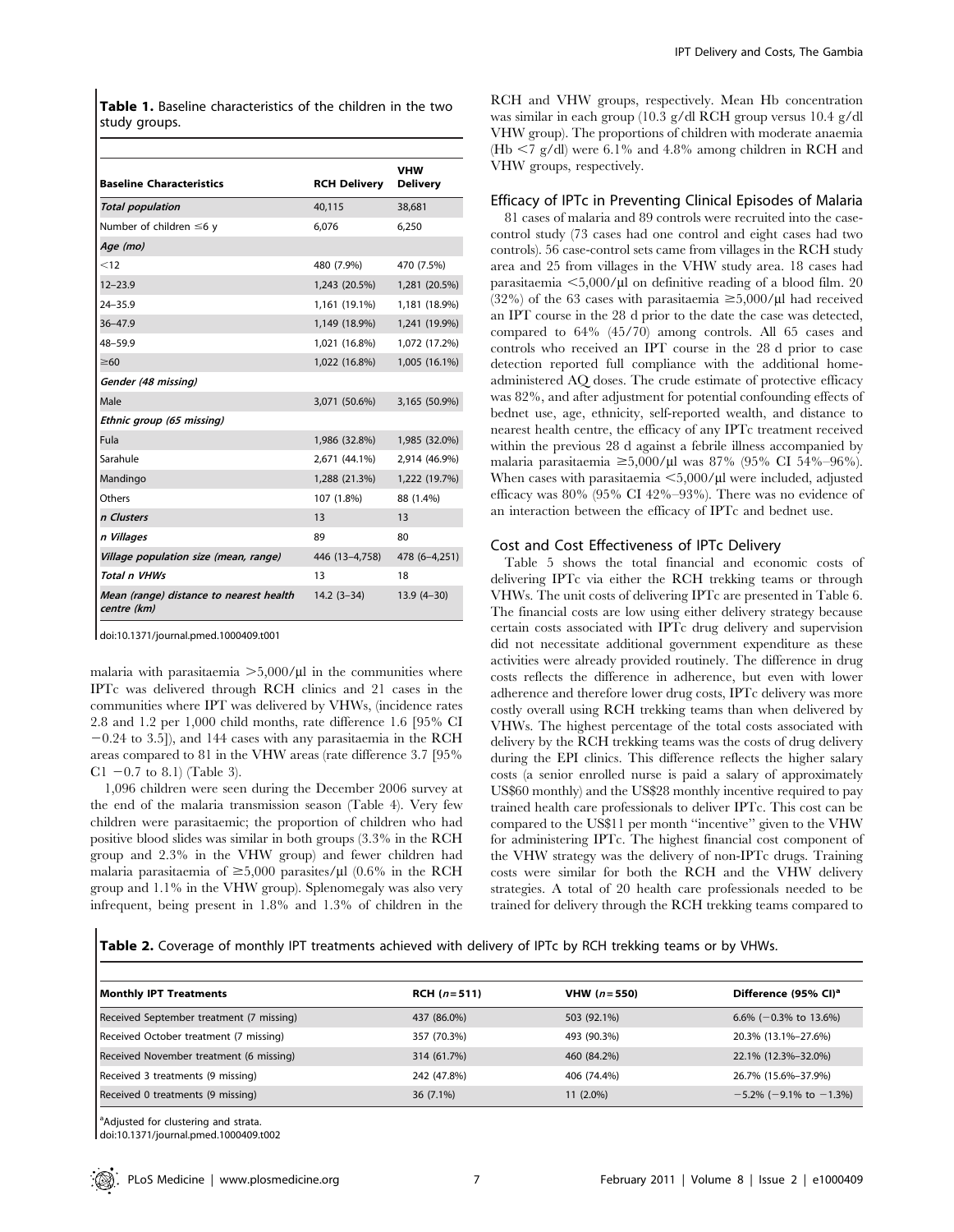Table 3. Incidence of clinical episodes of malaria in the two study groups.

| <b>Episodes</b>                                 | <b>RCH</b>                    |                                     |                                         | <b>VHW</b>             |                                                 |                                                               | <b>Rate Difference</b><br>(95% CI)a | <b>Adjusted Rate</b><br><b>Difference</b><br>(95% CI)ь |
|-------------------------------------------------|-------------------------------|-------------------------------------|-----------------------------------------|------------------------|-------------------------------------------------|---------------------------------------------------------------|-------------------------------------|--------------------------------------------------------|
|                                                 | <b>Total</b><br><b>Events</b> | Child Months 1,000 Child<br>at Risk | <b>Incidence Rate/</b><br><b>Months</b> | Total<br><b>Events</b> | <b>Child</b><br><b>Months at</b><br><b>Risk</b> | <b>Incidence Rate/</b><br><b>1,000 Child</b><br><b>Months</b> |                                     |                                                        |
| Episodes with $>5,000$<br>parasites per ul      | 49                            | 17.561                              | 2.79                                    | 21                     | 18.055                                          | 1.16                                                          | $-1.63$ ( $-3.49$ to<br>0.24)       | $-1.49$ ( $-3.17$ to<br>0.18                           |
| Episodes with any asexual<br>stage parasitaemia | 144                           | 17,561                              | 8.20                                    | 81                     | 18,055                                          | 4.49                                                          | $-3.71$ (-8.12 to<br>0.70           | $-3.89$ ( $-7.48$ to<br>$-0.29$                        |

<sup>a</sup>Adjusted for clustering and strata.

bAdjusted for child's age, sex, and ethnicity; village population and distance to nearest health centre; clustering and strata.

doi:10.1371/journal.pmed.1000409.t003

the 33 VHWs who needed to be trained to achieve delivery in the community. From a household cost perspective, none of the 390 care givers who were interviewed reported direct costs associated with receiving IPTc and only one reported a loss in actual earnings while accessing IPTc.

In terms of cost-effectiveness, this incremental analysis shows that the VHW strategy is both more effective and less costly that the RCH approach. Comparing VHWs against the RCH trekking team there are three positive incremental effects: a reduction in the number of malaria episodes averted by 63, an improvement in the number of fully adherent children by 1,429, and an improvement in the number of children who received at least one treatment by 251. The VHW strategy is also less costly in both economic and financial terms than the RCH approach, resulting in incremental saving of US\$872 and US\$1,244, respectively, on the basis of intervention costs alone. When we include both intervention costs (the costs of delivering IPTc) and health system savings (the costs averted by fewer in- and out-patient malaria episodes) savings increase to US\$1,070 and US\$1,443 in economic and financial terms, respectively. Finally, when household savings due to the reduction in malaria treatment costs are also added, by selecting

the VHW approach over the RCH approach, the incremental savings increase further to US\$1,148 and US\$1,521 in economic and financial terms, respectively.

## **Discussion**

The efficacy results of this trial are consistent with findings from previous studies of IPTc carried out in other West African countries, which have shown significant levels of protection against clinical attacks of malaria during the malaria transmission season [16–20]. It was not considered appropriate to include a placebo group in this study because of the clear evidence from previous studies that IPTc is beneficial. However, using a case-control approach, the intervention appeared to be highly efficacious in preventing clinical episodes of malaria with a protective efficacy for an IPT course given within the previous month of over 80%, a figure comparable to that observed in a randomised controlled trial undertaken in neighbouring Senegal [17]. The prevalence of parasitaemia at the end of the malaria transmission season, when this is normally at its highest, was very low in both sets of villages  $(< 3\%)$  and much lower than the rate recorded in the study area in

Table 4. Results of end of rainy season cross-sectional survey.

| Results                                                                  | $RCH (n=525)$  | <b>VHW</b> $(n=571)$ | Difference <sup>a</sup> (95% CI) |
|--------------------------------------------------------------------------|----------------|----------------------|----------------------------------|
| <i>P. falciparum</i> parasitaemia $\geq$ 5,000 parasites/µl (23 missing) | $4(0.8\%)$     | $6(1.1\%)$           | $0.3\%$ (-1.2% to 1.8%)          |
| Any P. falciparum parasitaemia (23 missing)                              | 17 (3.3%)      | 13 (2.3%)            | $-1.1\%$ (-5.1% to 3.0%)         |
| Geometric mean density (95% CI) of positive slides                       | 337 (69-1,648) | 478 (55-4,190)       |                                  |
| Splenomegaly (60 missing)                                                | 9(1.7%)        | 7(1.3%)              | $-0.8\%$ ( $-2.9\%$ to 1.4%)     |
| Mean Hb concentration (SD)                                               | 10.2(2.0)      | 10.4(2.0)            | $0.16$ (-0.22 to 0.54)           |
| Anaemia (Hb <11 gm/dl; 9 missing)                                        | 314 (59.9%)    | 325 (57.7%)          | $-1.8\%$ ( $-9.5\%$ to 5.9%)     |
| Moderate anaemia (Hb $\leq$ 7 gm/dl; 9 missing)                          | $32(6.1\%)$    | 27 (4.8%)            | $-1.2\%$ ( $-4.5\%$ to 2.2%)     |
| Height-for-age z-score $<-2$ SD                                          | 93 (21.5%)     | 112 (23.4%)          | 3.7% ( $-2.6\%$ to 10.0%)        |
| Weight-for-age z-score $<-2$ SD                                          | 152 (30.5%)    | 156 (31.3%)          | $2.5\%$ (-5.0% to 10.2%)         |
| Weight-for-height z-score $< -2$ SD                                      | 98 (22.9%)     | 93 (19.4%)           | $-0.4\%$ ( $-7.9\%$ to 7.1%)     |
| Usually sleeps under a bednet (32 missing)                               | 314 (64%)      | 379 (71%)            |                                  |
| Usually sleep under an intact or treated net <sup>b</sup> (32 missing)   | 252 (51%)      | 343 (64%)            |                                  |
| Children aged $\geq$ 12 mo who are fully vaccinated (97 missing)         | 289 (69%)      | 371 (79%)            |                                  |

<sup>a</sup>Adjusted for clustering.

<sup>b</sup>Strata treated in the last 12 mo or intact, and can be tucked under a mattress.

SD, standard deviation.

doi:10.1371/journal.pmed.1000409.t004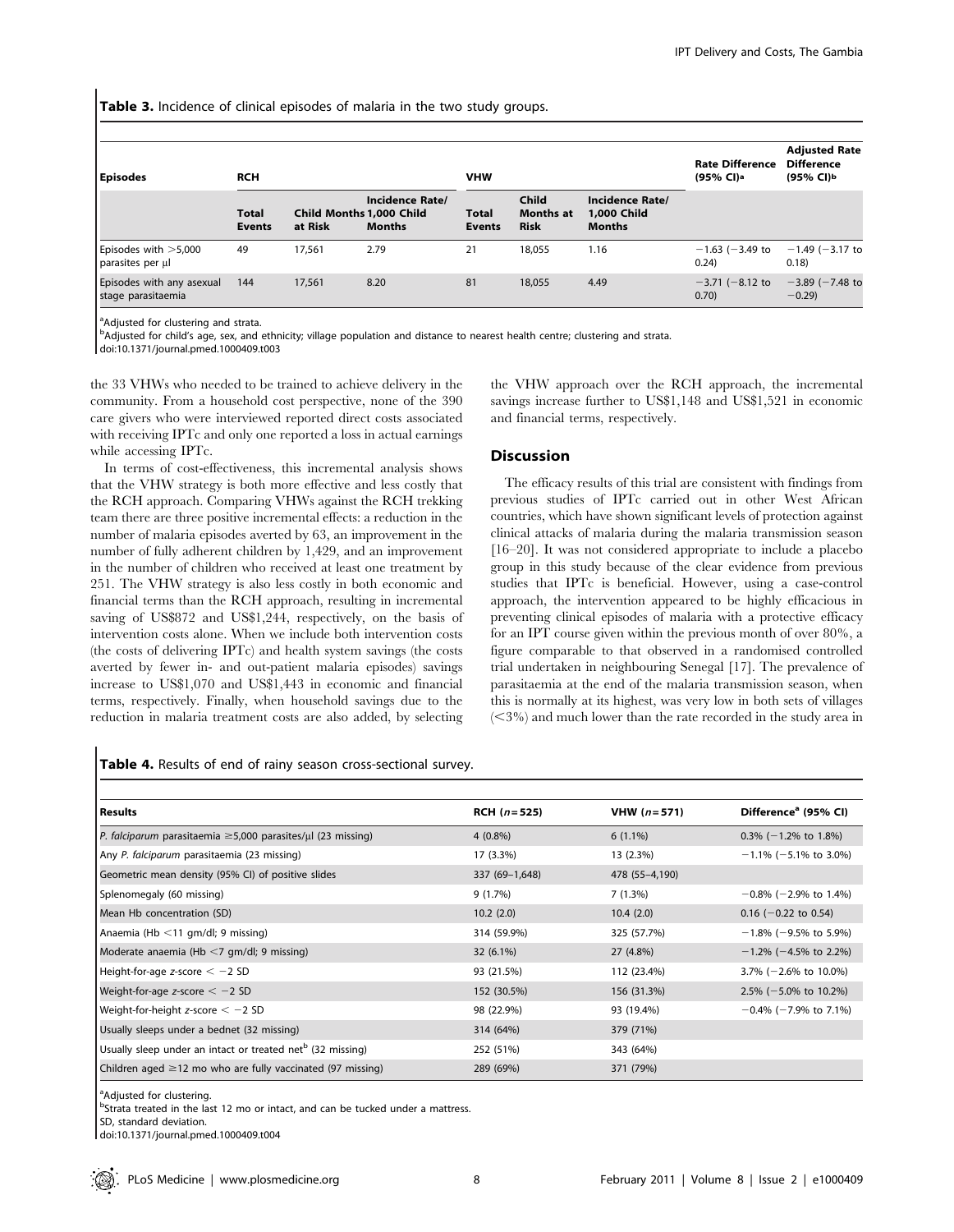Table 5. Total costs and cost effectiveness by delivery strategy (US\$ 2008).

| <b>Categories</b>                                       |                                    | Provider Costs Via RCH Trekking Teams |              |                       |                          | <b>Provider Costs Via VHWs</b> |       |                       |
|---------------------------------------------------------|------------------------------------|---------------------------------------|--------------|-----------------------|--------------------------|--------------------------------|-------|-----------------------|
|                                                         | <b>Financial Costs<sup>a</sup></b> |                                       |              | <b>Economic Costs</b> |                          | <b>Financial Costs</b>         |       | <b>Economic Costs</b> |
|                                                         | US\$                               | Percent                               | US\$         | Percent               | US\$                     | Percent                        | US\$  | Percent               |
| Costs                                                   |                                    |                                       |              |                       |                          |                                |       |                       |
| Cost of IPTc Drugs                                      | 835                                | 17                                    | 835          | 14                    | 1,050                    | 28                             | 1,050 | 21                    |
| Cost of non-IPTc Drugs                                  | 887                                | 18                                    | 887          | 15                    | 1,144                    | 30                             | 1,144 | 22                    |
| Drug dispensing                                         | 2,072                              | 41                                    | 2,072        | 35                    | 676                      | 18                             | 1,184 | 23                    |
| Drug delivery                                           |                                    |                                       |              |                       |                          |                                |       |                       |
| - Personnel                                             |                                    |                                       | $\mathbf{1}$ | 0                     | $\overline{\phantom{0}}$ |                                | 64    | $\mathbf{1}$          |
| - Transport                                             |                                    |                                       | 262          | $\overline{4}$        |                          |                                | 152   | 3                     |
| Supervision                                             |                                    |                                       |              |                       |                          |                                |       |                       |
| - Personnel                                             | 276                                | 5                                     | 429          | $\overline{7}$        | 138                      | $\overline{4}$                 | 160   | 3                     |
| - Transport                                             |                                    | $\overline{\phantom{m}}$              | 465          | 8                     |                          |                                | 454   | 9                     |
| Training                                                | 517                                | 10                                    | 559          | 9                     | 511                      | 13                             | 608   | 12                    |
| Supplies                                                | 454                                | 9                                     | 454          | 8                     | 279                      | $\overline{7}$                 | 279   | 5                     |
| <b>Gross intervention cost:</b>                         | 5,042                              | 100                                   | 5,966        | 100                   | 3,798                    | 100                            | 5,093 | 100                   |
| Incremental saving <sup>b</sup>                         |                                    |                                       |              |                       |                          |                                |       |                       |
| Intervention savings                                    |                                    |                                       |              |                       | 1,244                    |                                | 872   |                       |
| Intervention and provider treatment savings             |                                    |                                       |              |                       | 1,443                    |                                | 1,070 |                       |
| Intervention, provider, and household treatment savings |                                    |                                       |              |                       | 1,521                    |                                | 1,148 |                       |
| <b>ICERs<sup>c</sup></b>                                |                                    |                                       |              |                       |                          |                                |       |                       |
| Saving per malaria episodes averted                     |                                    |                                       |              |                       | 1,9.76                   |                                | 13.84 |                       |
| Saving per fully adherent child                         |                                    |                                       |              |                       | 0.87                     |                                | 0.61  |                       |
| Saving per child who received at least one dose         |                                    |                                       |              |                       | 4.96                     |                                | 3.48  |                       |

<sup>a</sup>Financial costs reflect the additional resources required to deliver IPTc in terms of the actual expenditures incurred. Economic costs capture the opportunity cost of all resources used to provide IPTc, whether or not they incur a financial cost.

<sup>b</sup>Incremental estimates reflect the cost savings of VHW over RCH trekking teams and compare these to the additional effects.

<sup>c</sup>Incremental cost effectiveness ratios (ICERs) are calculated on the basis of intervention costs only.

doi:10.1371/journal.pmed.1000409.t005

previous years [30], suggesting that in both study arms IPTc had been highly efficacious. However, these low incidence and prevalence figures must be set in the context of an overall, recent decline in the incidence of malaria in The Gambia associated with a high use of ITNs and introduction of more effective treatment  $[15]$ .

In The Gambia delivery of IPTc by VHWs proved to be more effective than delivery by RCH trekking teams as judged by the level of coverage achieved. This finding is in agreement with the findings of a small-scale study that investigated different options for the delivery of IPTc in Ghana. This study also found that the proportion of children who received at least the first dose of three or more courses of IPTc was slightly higher in the communitybased arm compared to delivery by health workers at health centres or at EPI outreach clinics (facility based) [31]. In keeping with the finding that more effective coverage was achieved by VHWs than by the trekking teams, the incidence of malaria, as determined by passive case detection, was less in villages where IPTc was delivered by VHWs than in those where RCH trekking teams were used.

Delivering IPTc through community-based VHWs has several advantages. VHWs are resident in the community, making drug administration easy, and they can remind mothers/guardians if they do not come for treatment. Children were able to receive their medication on any day of the month. In contrast, children in the RCH arm were able to receive their treatment only once a month during the monthly visit of the trekking team, which may explain the lower coverage observed in the RCH arm of the study in October and November. Thus, operationally, VHW delivery is less restrictive and more convenient for parents and guardians. A previous study carried out in The Gambia showed that that VHWs were able to achieve a high level of coverage of antimalarial chemoprophylaxis among children and that in about 50% of the study villages, an acceptable level of compliance was sustained for a period of 5 y, despite minimal outside supervision and support for the programme [32]. Delivering IPTc through the community-based VHWs proved to be the most effective approach in The Gambia; however, this may not be the case in other areas. Thus, there is a need to determine the optimum delivery method in other settings.

A potential weakness of the trial was that it was not a placebo controlled. It was not considered appropriate to include a placebo group in this study because of the clear evidence from previous studies in neighbouring Senegal and elsewhere that IPTc is beneficial. Efficacy of the intervention was estimated using a nested case-control study and, although this is not as rigorous as a randomised trial, the estimates of efficacy were similar to those obtained in previous trials. A further possible limitation is that, although care was taken to ensure balanced randomisation, we did not have prior data on malaria incidence in the study villages, and an imbalance cannot be ruled out. However, the difference in incidence of malaria between the study arms is consistent with the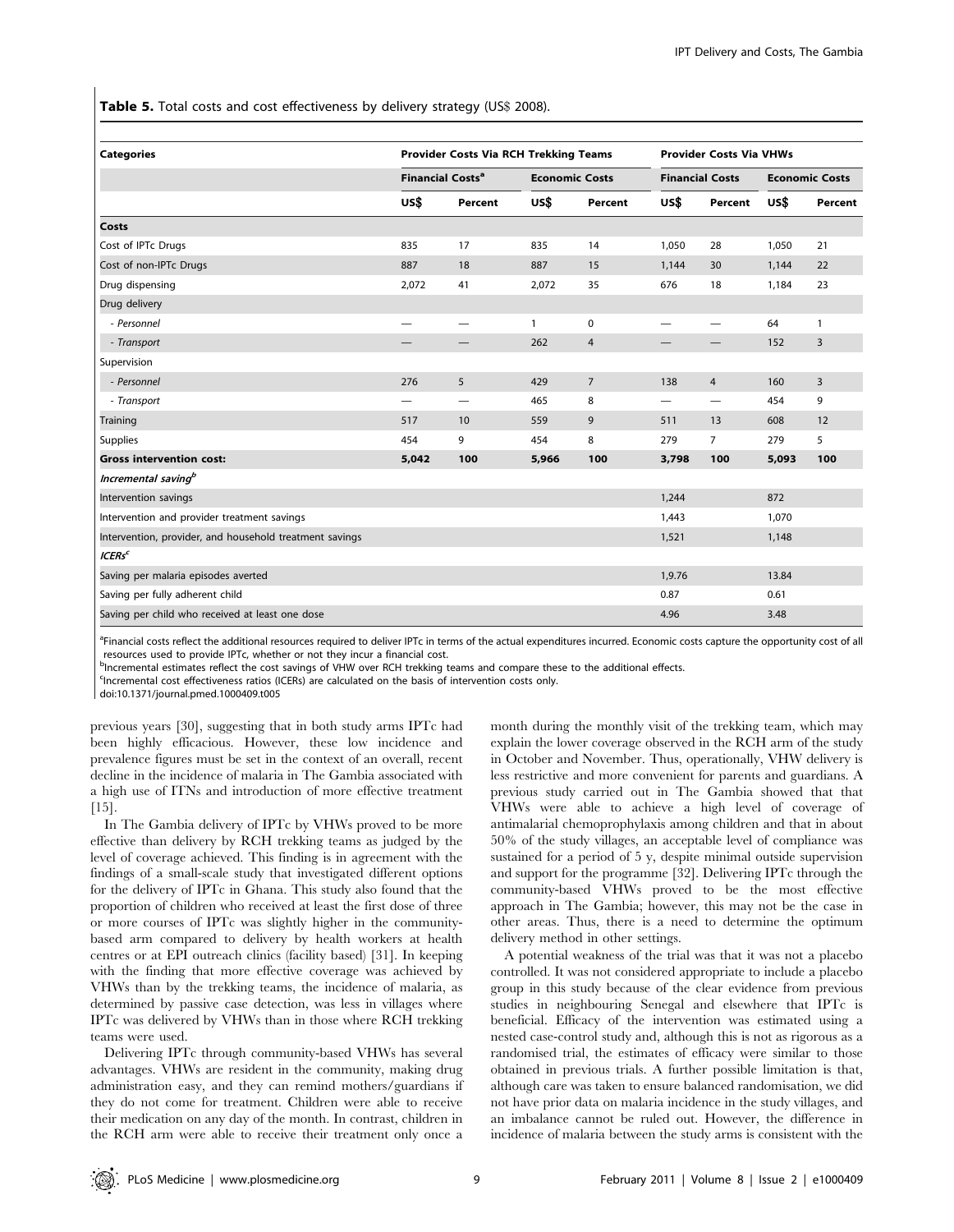Table 6. Unit costs by delivery strategy (US\$ 2008). **Table 6.** Unit costs by delivery strategy (US\$ 2008).

| Cost Categories                                                                         |                         | Unit IPTc Provider Costs Via RCH Trekki     |      | ing Teams        |                        |                                                |                |                  |      | Unit IPTc Provider Costs Via VHW                                |      |                |      |                                                             |      |                  |
|-----------------------------------------------------------------------------------------|-------------------------|---------------------------------------------|------|------------------|------------------------|------------------------------------------------|----------------|------------------|------|-----------------------------------------------------------------|------|----------------|------|-------------------------------------------------------------|------|------------------|
|                                                                                         | Treatments <sup>a</sup> | Per Child Receiving First Dose of All Three |      |                  | <b>Treatment</b>       | Per Child Receiving First Dose of at Least One |                |                  |      | Per Child Receiving First Dose of All<br><b>Three Treatment</b> |      |                |      | Per Child Receiving First Dose of<br>At Least One Treatment |      |                  |
|                                                                                         |                         | <b>Financial Costs</b>                      |      | Economic Costs   | <b>Financial Costs</b> |                                                | Economic Costs |                  |      | <b>Financial Costs</b>                                          |      | Economic Costs |      | <b>Financial Costs</b>                                      |      | Economic Costs   |
|                                                                                         | ່ງຂຶ້ນ                  | Percent                                     | US\$ | Percent          | s\$                    | Percent                                        | ςsρ            | Percent          | ςsρ  | Percent                                                         | \$sn | Percent        | งรุง | Percent                                                     | \$\$ | Percent          |
| Cost of IPTc Drugs                                                                      | 0.67                    | 23                                          | 0.67 | ō,               | 0.21                   | 23                                             | 0.21           | $\overline{0}$   | 0.39 | 32                                                              | 0.39 | 24             | 0.21 | 32                                                          | 0.21 | 24               |
| Cost of non-IPTc drugs                                                                  | 0.49                    | $\frac{8}{1}$                               | 0.49 | $\overline{4}$   | 0.15                   | $\frac{8}{1}$                                  | 0.15           | $\overline{1}$   | 0.35 | 28                                                              | 0.35 | 22             | 0.19 | 28                                                          | 0.19 | 22               |
| Drug dispensing                                                                         | 1.12                    | 38                                          | 1.12 | 33               | 0.35                   | 38                                             | 0.35           | 33               | 0.21 | $\overline{1}$                                                  | 0.36 | 22             | 0.11 | $\overline{1}$                                              | 0.19 | 22               |
| Drug delivery                                                                           |                         |                                             |      |                  |                        |                                                |                |                  |      |                                                                 |      |                |      |                                                             |      |                  |
| - Personnel                                                                             |                         |                                             | 0.00 | $\circ$          |                        |                                                | 0.00           | $\circ$          |      |                                                                 | 0.02 |                |      |                                                             | 0.01 |                  |
| - Transport                                                                             |                         |                                             | 0.14 | 4                |                        |                                                | 0.04           | 4                |      |                                                                 | 0.04 | $\mathsf{S}$   |      |                                                             | 0.02 | 3                |
| Supervision                                                                             |                         |                                             |      |                  |                        |                                                |                |                  |      |                                                                 |      |                |      |                                                             |      |                  |
| - Personnel                                                                             | 0.15                    | 5                                           | 0.23 | $\overline{ }$   | 0.04                   | 5                                              | 0.07           | $\overline{ }$   | 0.04 | $\mathsf{S}$                                                    | 0.05 | $\mathsf{S}$   | 0.02 | $\mathsf{S}$                                                | 0.02 | $\mathsf{S}$     |
| - Transport                                                                             |                         |                                             | 0.25 | ↖                |                        |                                                | 0.07           | $\overline{ }$   |      |                                                                 | 0.14 | G              |      |                                                             | 0.07 | G                |
| Training                                                                                | 0.29                    | $\approx$                                   | 0.31 | Q                | 0.08                   | $\overline{0}$                                 | 0.10           | ō                | 0.16 | $\frac{3}{2}$                                                   | 0.19 | $\Xi$          | 0.08 | $\tilde{1}$                                                 | 0.10 | Ξ                |
| Supplies                                                                                | 0.24                    | $\infty$                                    | 0.24 | $\overline{ }$   | 0.07                   | $^{\circ}$                                     | 0.07           | $\overline{ }$   | 0.08 | $\overline{ }$                                                  | 0.08 | 5              | 0.04 | $\overline{ }$                                              | 0.04 | $\sqrt{2}$       |
| <b>Total cost</b>                                                                       | 2.97                    | 100                                         | 3.47 | $\overline{100}$ | 0.93                   | <b>POL</b>                                     | 1.08           | $\overline{100}$ | 1.23 | $\overline{100}$                                                | 1.63 | <b>POL</b>     | 0.66 | $\overline{100}$                                            | 0.87 | $\overline{100}$ |
| doi:10.1371/journal.pmed.1000409.t006<br><sup>a</sup> First dose was under observation. |                         |                                             |      |                  |                        |                                                |                |                  |      |                                                                 |      |                |      |                                                             |      |                  |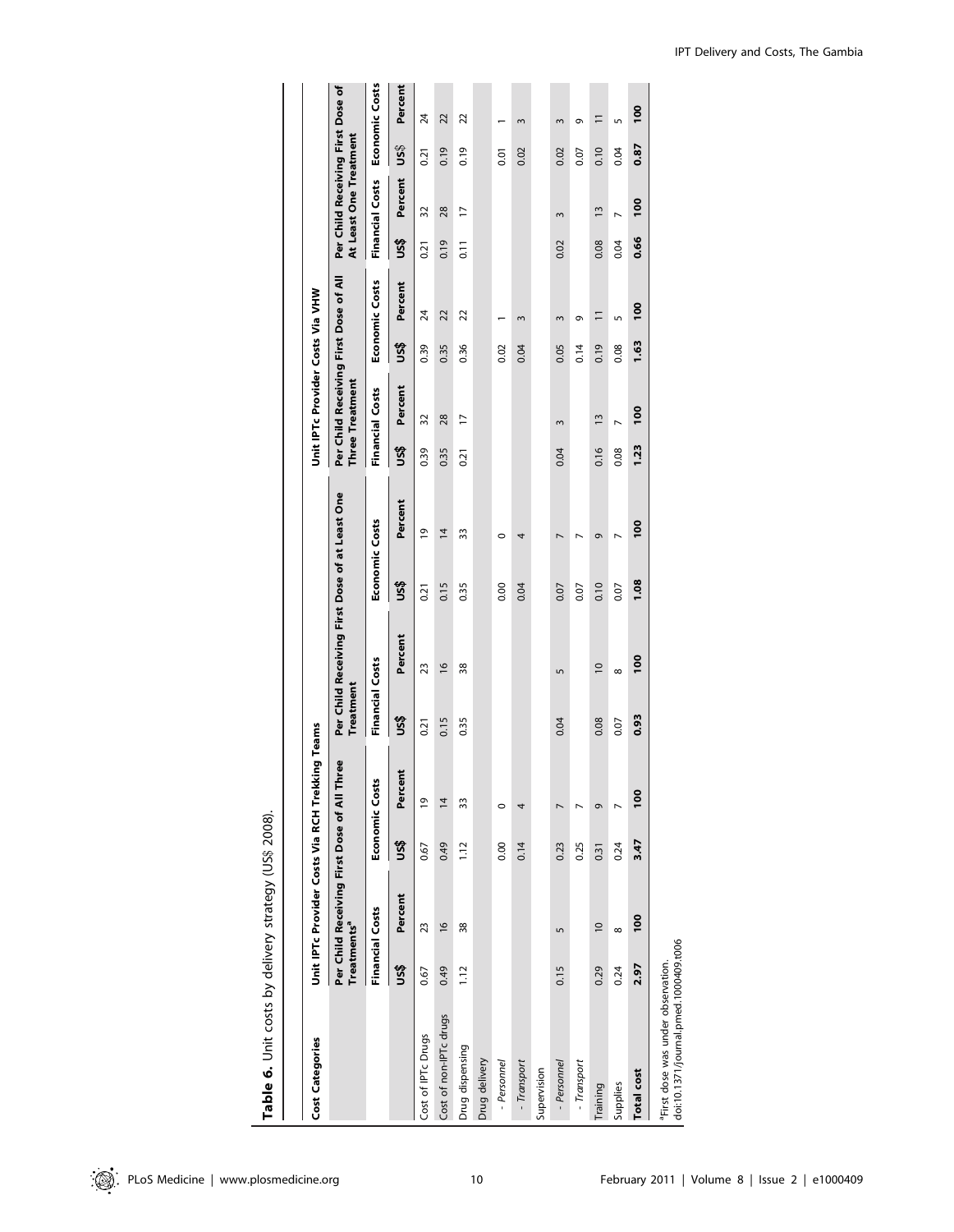difference in coverage of IPT and the observed efficacy of IPT doses, and so these may not have been important sources of bias. It has to be noted, however, that the CI for the difference in malaria incidence is wide (a general decline in malaria transmission meant there were fewer events than we had anticipated when planning sample size). A further potential source of bias in this study is that VHWs were involved in IPTc delivery and this may have influenced their treatment or referral of suspected malaria patients.

No serious adverse event attributable to study medication was observed following administration of about 30,000 courses of SP and AQ, adding to the increasing body of evidence that this drug combination is safe when used for IPTc in African children. No serious skin lesions were observed and there were no clinical cases suggestive of a blood dyscrasia, although, as white cell counts were not done routinely, the possibility that a blood dyscrasia contributed to one of the fatal infections that occurred among study children cannot be completely excluded. The overall mortality rate among the children in the study was approximately 1.5 per 1,000 during the 4-mo period of observation, which included, the period when most childhood deaths occur in The Gambia, a figure well below that expected on the basis of previous studies conducted in URR [14]. The most frequent minor adverse events reported were fever, diarrhoea, vomiting, and malaise. Reports of vomiting probably included some children who spat out the medicine in reaction to the unpleasant taste of AQ. Since there was no control group, it was not possible to assess the relationship of the adverse events observed in this trial to study drugs and many apparent side effects were likely to have been due to associated infections, which are common during the rainy season. Development of a liquid paediatric formulation would facilitate administration of IPT and might reduce minor adverse events and increase compliance.

We selected SP plus AQ as the combination to be used for IPTc in this study because a trial undertaken in Senegal, which compared four different treatment regimens, showed that the best results were obtained with this regimen [33]. However, because of increasing levels of resistance to SP and the unpalatability of AQ, there is a need to find alternative drugs for IPTc. A recent trial carried out in Senegal showed that combinations containing piperaquine were safe and equally effective in preventing malaria [34] and similar observations have been made in The Gambia [35].

At between US\$3.47 (using trekking teams) and US\$1.63 (using VHWs), the annual economic cost of delivering at least the first dose of each treatment of IPTc under trial conditions are comparable to the range of the costs associated with delivering other malaria interventions. For example, the costs per year of protection in US\$ 2008 are reported to be US\$1.46–US\$4.00 for ITNs [36], US\$3.62–US\$6.06 for indoor residual spraying (IRS) [37], US\$0.75 for IPT in infants using SP [38] and US\$2.02 for IPT in school children [39].

This study has shown the influence of scale on delivery of IPTc. A smaller study of IPTc delivery gave unit costs of village-based delivery more than three times higher than those presented here [40], even after taking into account differences in costs of IPTc drugs and of treating cases of malaria. In the present much larger study, including over 12,000 children, certain fixed costs such as incentives to VHWs and facility-based staff are divided by a much larger number of children. Semi-fixed costs such as training, drug delivery, and supervision also benefit from economies of scale in The Gambia.

There are many potential ways in which VHWs can contribute to the health of the communities in which they are based. These ways include treatment of common infections, recognition and referral of seriously ill patients, provision of advice on hygiene and nutrition, and encouraging women to attend antenatal clinics and to immunize their children. Community volunteers are also being used increasingly as a route of delivery for mass treatment campaigns against infections such as onchcocerciasis, intestinal helminth infections, shistosomiasis, filariasis, and trachoma. In the case of malaria, VHWs can provide treatment for clinical attacks of malaria (home management of malaria) (HMM) either presumptively or following the use of an RDT. They can encourage the use of ITNs and, as we have shown in this study, effectively administer IPTc. In countries, such as The Gambia, where malaria transmission is seasonal, this activity in required for only a few months of the year. However, although the incidence of malaria in The Gambia, and countries with a similar epidemiology, is concentrated within just a few months of the year, occasional cases do occur at other times of the year and require treatment. Thus, a logical approach is to ask VHWs to combine the role of HMM throughout the year with the administration of IPTc during the high transmission season. This approach has recently been explored in The Gambia [41] and shown to be effective and evaluated in Ghana where the malaria transmission season extends over a longer period of the year [31].

Sustainability is a major concern for all interventions, especially those that depend upon volunteers. Given the renewed focus on VHWs and their ever-expanding repertoire of services [42], a system must be identified to ensure that they are adequately trained and supported and not given more tasks than they can cope with [43]. The issue of training frequency and supervision intensity, both for IPTc specifically, and in combination with the other VHW tasks needs further investigation, as it will have implications on both health and cost outcomes. As a component of the trial, VHWs were supplied with antimalarials, oral rehydration solution (ORS), and paracetamol syrup, thus strengthening their role in the community in general. How to guarantee the routine supply of these medicines outside trial settings, especially in settings where health facility stock-out are common, will need more evaluation.

Whether volunteers should be offered incentives to encourage sustainability is debated. Some mass drug delivery systems have been successful without incentives whilst others have employed financial incentives of some kind. In The Gambia, the tradition has been that VHWs should be supported by their community, an approach that has not been particularly successful over the years in many villages, leading to some VHWs becoming disillusioned due to lack of financial and nonfinancial support. In Gambia VHW can be paid US\$7.50 per day for participation in mass drug administration, polio, or vitamin A campaigns. In this study, VHWs received an incentive of \$11 per month. It is highly likely this financial payment and the strengthened drug supply contributed to the trials success. However, even with a small financial payment the cost effectiveness of IPTc is still comparable to that of other malaria interventions. Any incentives must reach the VHW in a timely and efficient manner to avoid demotivation. Longer term experience will show whether the high level of coverage obtained in this study can be sustained but the results of this trial suggest that community volunteers can achieve high level coverage with this very effective malaria control intervention if they are supported to do so.

# Supporting Information

# Text S1 Study protocol.

Found at: doi:10.1371/journal.pmed.1000409.s001 (0.18 MB PDF)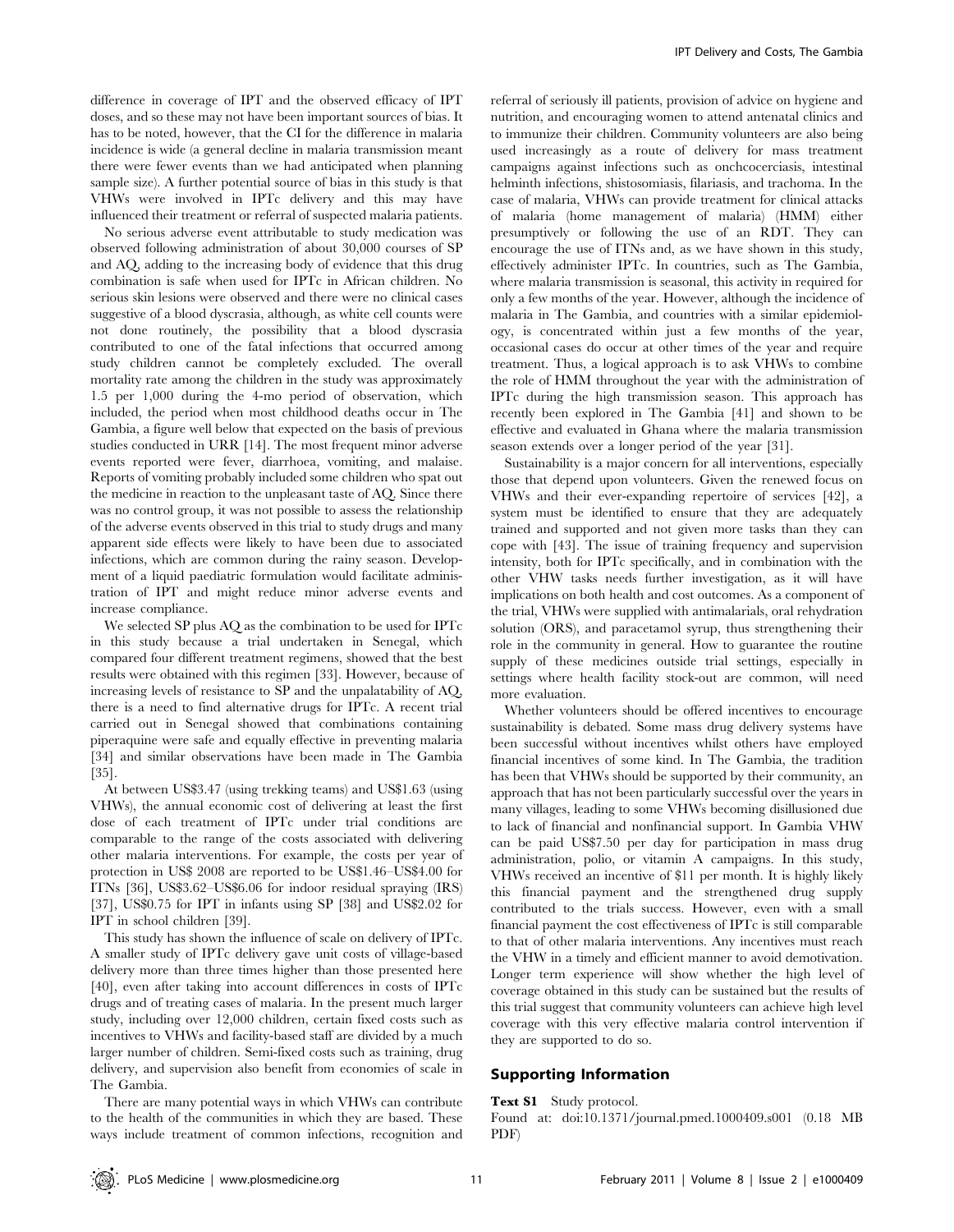#### Text S<sub>2</sub> CONSORT checklist.

Found at: doi:10.1371/journal.pmed.1000409.s002 (0.03 MB PDF)

#### Acknowledgments

We are indebted to the children, their parents, field workers, nurses, and data entry staff who participated in the study. We also thank Malang Fofana of the National Malaria Control Programme, Saikouna Sanyang of Upper River Region District Health Team, DSMB members (Chris Whitty, Chair), Ousman Nyang (local safety monitor), and Harparkash Kaur for study drug analyses. We are sad to acknowledge the death of Malang Fofana who passed away while this article was in preparation.

## References

- 1. Bradley-Moore AM, Greenwood BM, Bradley AK, Bartlett A, Bidwell DE, et al. (1985) Malaria chemoprophylaxis with chloroquine in young Nigerian children. 1. Its effect on mortality, morbidity and prevalence of malaria. Ann Trop Med Parasitol 79: 549–562.
- 2. Greenwood BM, Greenwood AM, Bradley AK, Snow RW, Byass P, et al. (1988) Comparison of two strategies for control of malaria within a primary health care programme in The Gambia. Lancet 1: 1121–1127.
- 3. Alonso PL, Lindsay SW, Armstrong JR, Conteh M, Hill AGM, et al. (1991) The effect of insecticide-treated bed nets on mortality of Gambian children. Lancet 337: 1499–1502.
- 4. Menon A, Snow RW, Byass P, Greenwood BM, Hayes RJ (1990) Sustained protection against mortality and morbidity from malaria in rural Gambian children by chemoprophylaxis given by village health workers. Trans R Soc Trop Med Hyg 85: 768–772.
- 5. Menendez C, Kahigwa E, Hirt R, Vounatsou P, Aponte JJ, et al. (1997) Randomised placebo-controlled trial of iron supplementation and malaria chemoprophylaxis for prevention of severe anaemia and malaria in Tanzanian infants. Lancet 350: 844–850.
- 6. Laing AB (1984) The impact of malaria chemoprophylaxis in Africa with special reference to Madagascar, Cameroon, and Senegal. Bull World Health Organ  $62 \cdot 41 - 48$
- 7. Pringle G, Avery-Jones S (1966) Observations on the early course of untreated falciparum malaria in semi-immune African children following a short period of protection. Bull World Health Organ 35: 269–272.
- 8. Schultz LJ, Steketee RW, Macheso A, Kazembe P, Chitsulo L, et al. (1994) The efficacy of antimalarial regimens containing sulfadoxine-pyrimethamine and/or chloroquine in preventing peripheral and placental Plasmodium falciparum infection among pregnant women in Malawi. Am J Trop Med Hyg 51: 515–522.
- 9. Shulman CE, Dorman EK, Cutts F, Kaswondo K, Bulmer JN, et al. (1999) Intermittent sulphadoxine-pyrimethamine to prevent severe anaemia secondary to malaria in pregnancy: a randomised placebo-controlled trial. Lancet 353: 632–636.
- 10. Rogerson SJ, Chaluluka E, Kanjala M, Mkundika P, Mhango C, et al. (2000) Intermittent sulphadoxine-pyrimethamine in pregnancy: effectiveness against malaria morbidity in Blantyre, Malawi, in 1997-99. Trans R Soc Trop Med Hyg 94: 549–553.
- 11. Greenwood B (2007) Intermittent preventive antimalarial treatment in infants. Clin Infect Dis 45: 26–28.
- 12. Aponte JJ, Schellenberg D, Egan A, Breckenridge A, Carneiro I, et al. (2009) Efficacy and safety of intermittent preventive treatment with sulfadoxinepyrimethamine for malaria in African infants: a pooled analysis of six randomised, placebo-controlled trials. Lancet 374: 1533–1542.
- 13. Etard JF, Le Hesran JY, Diallo A, Diallo JP, Ndiaye JL, et al. (2004) Childhood mortality and probable causes of death using verbal autopsy in Niakhar, Senegal, 1989–2000. Int J Epidemiol 33: 1286–1292.
- 14. Jaffar S, Leach A, Greenwood AM, Jepson A, Muller O, et al. (1997) Changes in the pattern of infant and childhood mortality in upper river division, The Gambia, from 1989 to 1993. Trop Med Int Health 2: 28–37.
- 15. Ceesay SJ, Casals-Pascual C, Erskine J, Anya SE, Duah NO, et al. (2008) Changes in malaria indices between 1999 and 2007 in The Gambia: a retrospective analysis. Lancet 372: 1545–1554.
- 16. Dicko A, Sagara I, Sissoko MS, Guinod O, Diallo AI, et al. (2008) Impact of intermittent preventive treatment with sulphadoxine-pyrimethamine targeting the transmission season on the incidence of clinical malaria in children in Mali. Malar J 7: 123.
- 17. Cisse´ B, Sokhna C, Boulanger D, Millet J, Seidu M, et al. (2006) Seasonal intermittent preventive treatment with artesunate and sulfadoxine-pyrimethamine for prevention of malaria in Senegalese children: a randomised, placebocontrolled, double-blind trial. Lancet 367: 659–667.
- 18. Kweku M, Liu D, Adjuik M, et al. (2008) Seasonal intermittent preventive treatment for the prevention of anaemia and malaria in Ghanaian children: a randomized, placebo controlled trial. PLoS One 3: e4000. doi:10.1371/ journal.pone.0004000.
- 19. Konaté AT, Yaro J, Ouédraogo AZ, Diarra A, Gansané A, et al. (2011) Intermittent preventive treatment of malaria provides substantial protection

# Author Contributions

ICMJE criteria for authorship read and met: KAB FA LC EW OB DJC MJ VW PJM BG. Agree with the manuscript's results and conclusions: KAB FA LC EW OB DJC MJ VW PJM BG. Designed the experiments/ the study: KAB PJM BG. Analyzed the data: KAB EW PJM BG. Collected data/did experiments for the study: KAB FA MJ. Enrolled patients: KAB FA. Wrote the first draft of the paper: KAB. Contributed to the writing of the paper: KAB FA LC EW DJC PJM BG. Responsible for the economic evaluation: LC. Responsible for data management of the study: OB. Designed and contributed to the writing of the economic evaluation component of the study: VW.

against malaria in children already protected by an insecticide treated bednet in Burkina Faso. PLoS Med 8: e1000408. doi:10.1371/journal.pmed.1000408.

- 20. Dicko A, Diallo AI, Tembine I, Dicko Y, Dara N, et al. (2011) A randomised, placebo-controlled trial of intermittent preventive treatment of malaria with sulphadoxine-pyrimethamine plus amodiaquine in children protected by a long lasting insecticide treated net in Mali. PLoS Med 8: e1000407. doi:10.1371/ journal.pmed.1000407.
- 21. Greenwood BM, Pickering H (1993) A review of the epidemiology and control of malaria in The Gambia, West Africa. Tran Roy Soc Trop Med Hyg 87: 3–11.
- 22. The Gambia Bureau of Statistics, MICS (2007) The Gambia Multiple Indicator Cluster Survey 2005/6. Banjul: The Gambia Bureau of Statistics. 103 p.
- 23. Dunyo S, Ord R, Hallett R, Jawara M, Walraven G, et al. (2006) Randomised trial of chloroquine/sulphadoxine-pyrimethamine in Gambian children with malaria: impact against multidrug-resistant P. falciparum. PLoS Clin Trials 1: e14. doi:10.1371/journal.pctr.0010014.
- 24. Smith PG, Morrow R (1996) Field trials of health interventions in developing countries; a toolbox. London: Macmillan.
- 25. Greenwood BM, Armstrong JRM (1991) Comparison of two simple methods for determining malaria parasite density. Tran Roy Soc Trop Med Hyg 85: 186–88.
- 26. Johns B, Baltussen R, Hutubessy R (2003) Programme costs in the economic evaluation of health interventions. Cost Eff Res Alloc 1: 1.
- 27. Tan-Torres T, Baltussen R, Adam T, Hutubessy R, Acharya A, et al. (2003) Making choices in health: WHO guide to cost-effectiveness analysis. http:// www.who.int/choice/en/. Geneva: World Health Organization.
- 28. Kish L (1965) Survey sampling. New York: John Wiley & Sons. 195 p.
- Bennett S, Parpia T, Hayes R, Cousens S (2002) Methods for the analysis of incidence rates in cluster randomized trials. Int J Epidemiol 31: 839–846.
- 30. D'Alessandro U, Olaleye BO, McGuire W, Langerock P, Bennett S, et al. (1995) Mortality and morbidity from malaria in Gambian children after introduction of an impregnated bednet programme. Lancet 345: 479–483.
- 31. Kweku M, Webster J, Adjuik M, Abudey S, Greenwood B, et al. (2009) Options for the delivery of intermittent preventive treatment for malaria to children: a community randomised trial. PLoS One 4: e7256. doi:10.1371/journal. pone.0007256.
- 32. Allen SJ, Snow RW, Menon A, Greenwood BM (1990) Compliance with malaria chemoprophylaxis over a five year period among children in a rural area of the Gambia. J Trop Med Hyg 93: 313–322.
- 33. Sokhna C, Cisse´ B, Baˆ el H, Milligan P, Hallett R, et al. (2008) A trial of the efficacy, safety and impact on drug resistance of four drug regimens for seasonal intermittent preventive treatment for malaria in Senegalese children. PLoS One 3: e1471. doi:10.1371/journal.pone.0001471.
- 34. Cisse B, Cairns M, Faye E, NDiaye O, Faye B, et al. (2009) Randomized trial of piperaquine with sulfadoxine-pyrimethamine or dihydroartemisinin for malaria intermittent preventive treatment in children. PLoS One 4: e7164. doi:10.1371/ journal.pone.0007164.
- 35. Bojang KA, Akor F, Bittaye O, Conway D, Bottomley C, et al. (2010) A randomised trial to compare the safety, tolerability and efficacy of three potential drug combinations for intermittent preventive treatment in children. PLoS One 5: e11225. doi:10.1371/journal.pone.0011225.
- 36. Kolaczinski J, Hanson K (2006) Costing the distribution of insecticide-treated nets: a review of cost and cost-effectiveness studies to provide guidance on standardization of costing methodology. Mal J 5: 37.
- 37. Conteh L, Sharp BL, Streat E, Barreto A, Konar S (2004) The cost and costeffectiveness of malaria vector control by residual insecticide house-spraying in southern Mozambique: a rural and urban analysis. Trop Med Int Health 9: 125–132.
- 38. Manzi F, Hutton G, Schellenberg J, Tanner M, Alonso P, et al. (2008) From strategy development to routine implementation: the cost of Intermittent Preventive Treatment in Infants for malaria control. BMC Health Serv Res 8: 165.
- 39. Temperley M, Mueller D, Njagi JK, Akwale W, Clarke SE, et al. (2008) Costs and cost-effectiveness of delivering intermittent preventive treatment through schools in western Kenya. Malaria J 7: 196.
- 40. Conteh L, Patouillard E, Kweku M, Legood R, Greenwood B, et al. (2010) Cost effectiveness of seasonal intermittent preventive treatment using amodiaquine &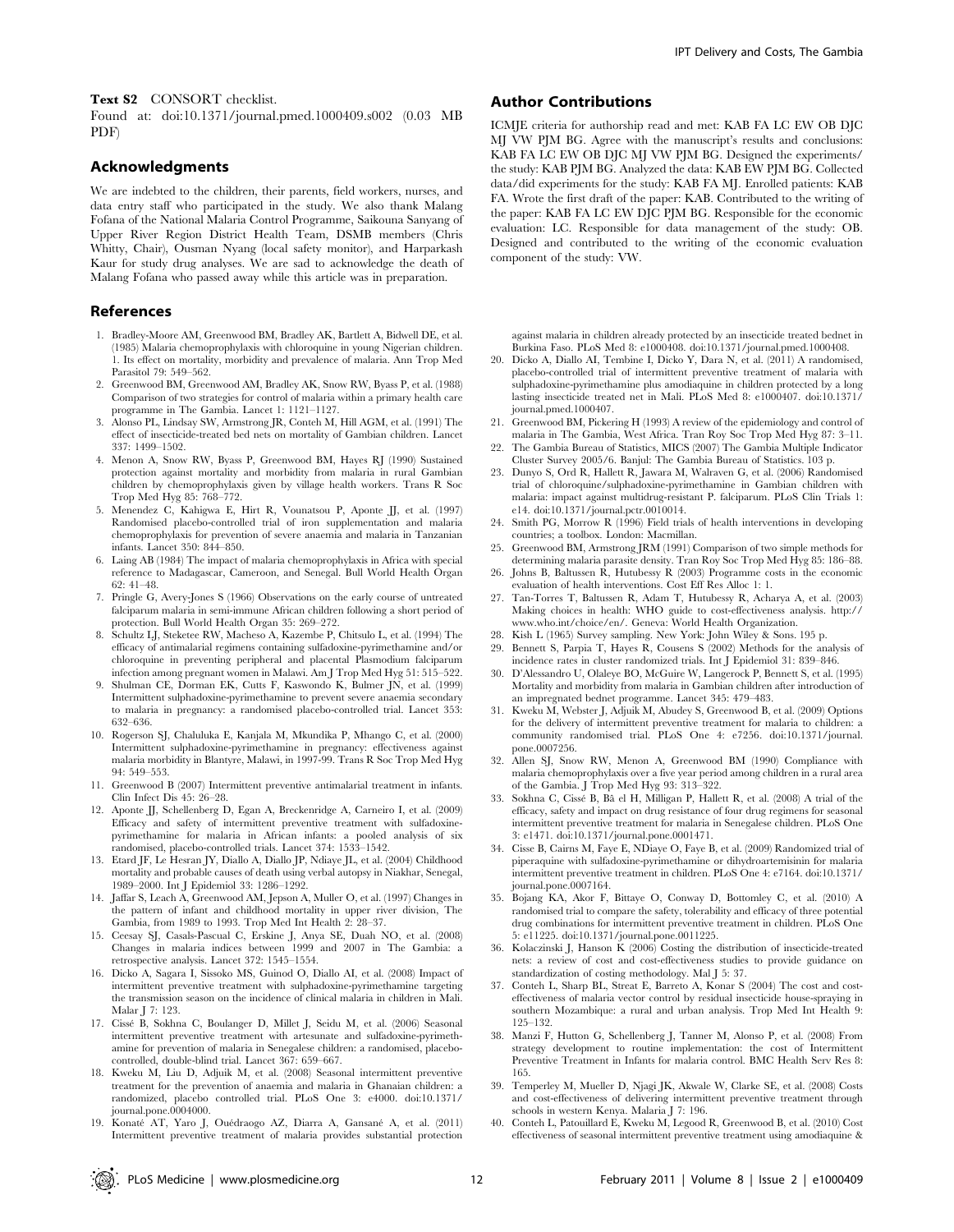artesunate or sulphadoxine-pyrimethamine in Ghanaian Children. PLoS One 5: e12223. doi:10.1371/journal.pone.0012223.

- 41. SanieSesay, PaulMilligan, EnsaTouray, MaimunaSowe, Emily LWebb, et al. (2010) A trial of intermittent preventive treatment and home based management of malaria in a rural area of The Gambia. Mal J. In press.
- 42. Haines A, Sanders D, Lehmann U, Rowe AK, Lawn JE, et al. (2007) Achieving child survival goals: potential contribution of community health workers. Lancet 369: 2121–2131.
- 43. Lehmann U, Sanders D (2007) Community health workers: what do we know about them? Available: http://www.who.int/hrh/documents/community\_ health\_workers.pdf. Accessed 6 September 2010.